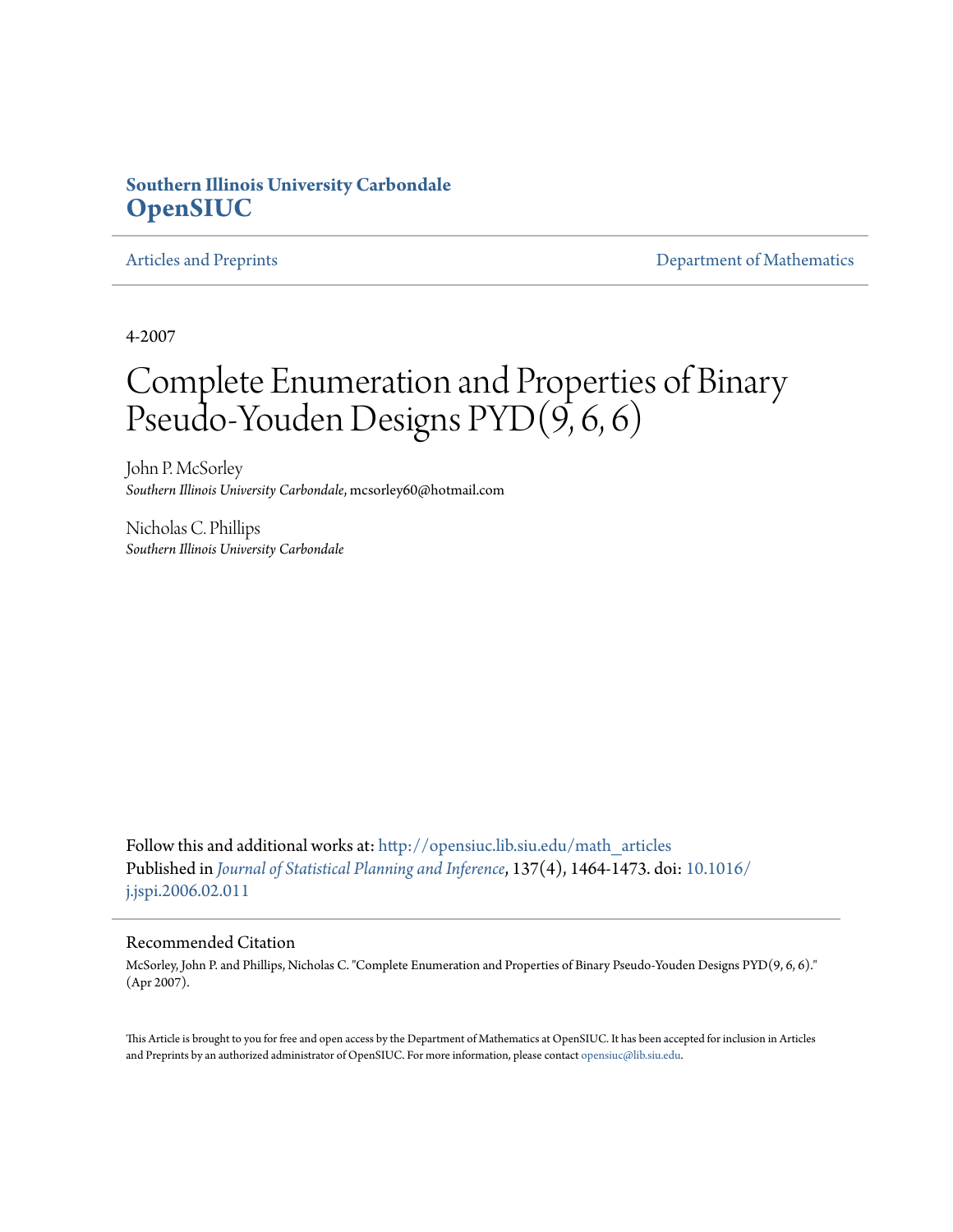# Complete Enumeration and Properties of binary Pseudo -Youden Designs PYD(9*,* 6*,* 6)

John P. McSorley Nicholas C. Phillips (ret.) Department of Mathematics Mailcode 4408 Southern Illinois University Carbondale. IL 62901-4408 mcsorley60@hotmail.com ncpk@siu.edu

#### **Abstract**

A binary pseudo -Youden design PYD(9, 6, 6) is a 6 *×* 6 array in which each cell contains one element from the set  $V = \{1, 2, \ldots, 9\}$ , and each element from V occurs 4 times. Every row of the array contains distinct elements and every column contains distinct elements. The rows and columns, when taken together, are pairwise balanced and form a (9, 12, 8, 6, 5)-BIBD. In Preece (1968) and (1976) a total of 345 species of binary  $\text{PYD}(9, 6, 6)$  were found. Here we complete this enumeration and find 348 species of binary  $\text{PYD}(9, 6, 6)$ . We give a complete set of invariants for these species based upon the numbers of intercalates and anti-intercalates that they contain; and discuss some of their properties. We also show that there are 696 non-isomorphic binary  $\text{PYD}(9, 6, 6)$ , and give a complete set of invariants for these arrays.

*AMS (2000) subject classification*. Primary 05B05, 05B30, 51E05; secondary 62K10.

*Keywords*. pseudo -Youden design, row-column design, species, family, domain.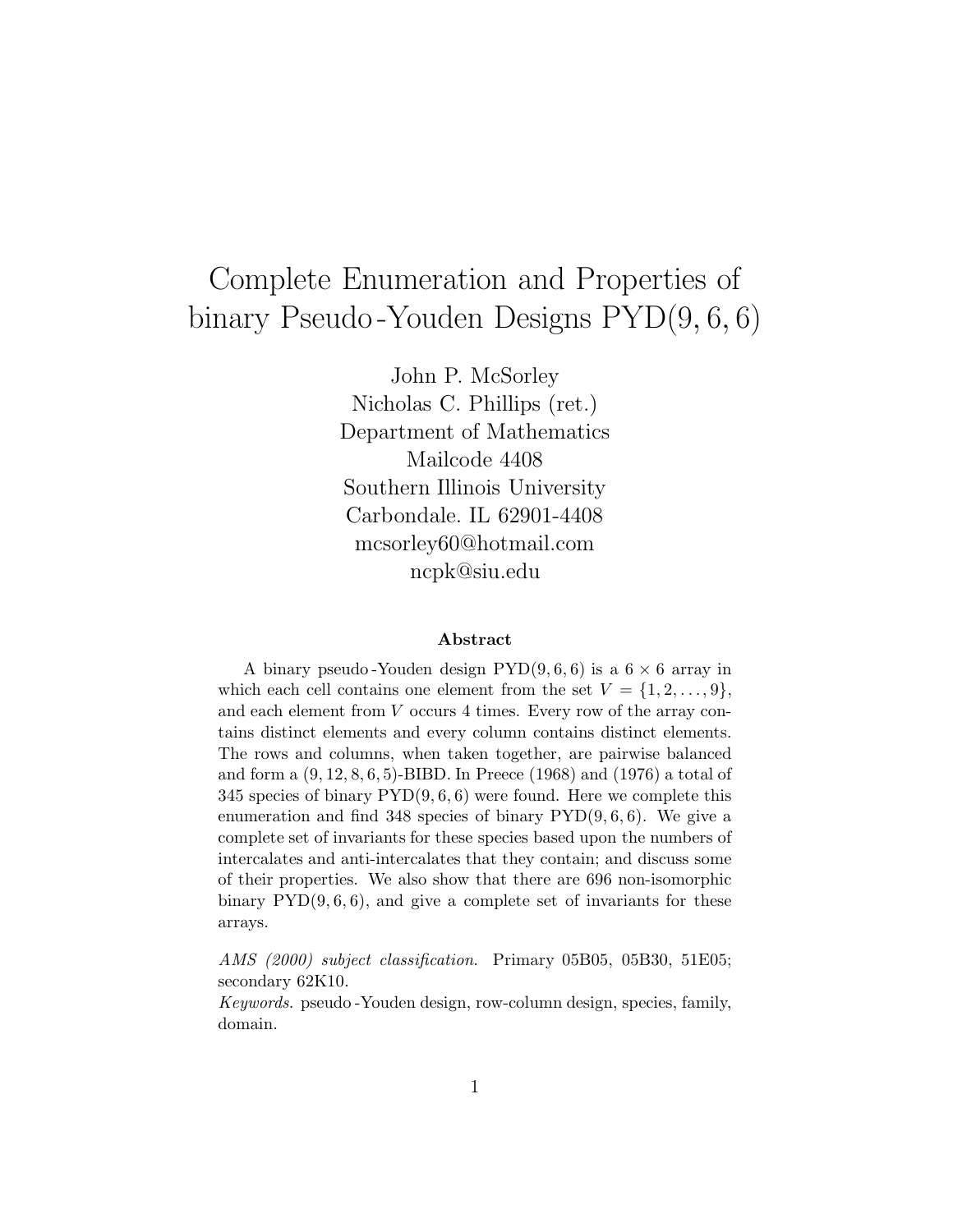# **1 Introduction, Species**

A binary pseudo-Youden design  $\text{PYD}(9, 6, 6)$  is a  $6 \times 6$  array in which each cell contains one element from the set  $V = \{1, 2, \ldots, 9\}$ , and each element from *V* occurs 4 times. Every row of the array contains distinct elements and every column contains distinct elements. The rows and columns, when taken together, are pairwise balanced and form a (9*,* 12*,* 8*,* 6*,* 5)-BIBD. We refer to such a design as *D*.

Two binary  $PYD(9, 6, 6)$ 's  $D$  and  $D'$  belong to the same *isomorphism class*, or are *isomorphic* ( $D \sim D'$ ), if  $D$  can be moved to  $D'$  by a permutation of its elements, rows, or columns. And  $\mathcal D$  and  $\mathcal D'$  belong to the same *species* if  $D$  can be moved to  $D'$  by taking transposes, or permuting its elements, rows, or columns; *i.e.*, if  $\mathcal{D} \sim \mathcal{D}'$  or  $\mathcal{D} \sim \mathcal{D}'^T$ .

Starting with Kshirsagar's binary PYD(9*,* 6*,* 6) (see Kshirsagar (1957) and Example 4 of this paper) and continually interchanging rows of rowintercalates or columns of column-intercalates, Preece (1968) found 344 different species of binary  $PYD(9, 6, 6)$ . Each of these species contains at least one intercalate. He found a further species in Preece (1976), containing no intercalates. Hence, up to 1976, there were 345 different species of binary PYD(9*,* 6*,* 6) known.

In Section 2 we produce a *complete* enumeration of species, and of isomorphism classes, of binary PYD(9*,* 6*,* 6). We find exactly 348 species of binary PYD(9*,* 6*,* 6), and exactly 696 isomorphism classes of binary PYD(9*,* 6*,* 6). Thus we find 3 new species of binary PYD(9*,* 6*,* 6), each containing no intercalates. So 344 species of binary PYD(9*,* 6*,* 6) contain at least one intercalate and 4 species contain no intercalates.

In Section 3 we present the 3 new species found. In Section 4 we give a complete set of invariants for all 348 species based upon the numbers of intercalates and anti-intercalates that they contain. In Section 5 we consider miscellaneous properties of the species. Finally, in Section 6, we find a complete set of invariants for the 696 isomorphism classes.

Generally speaking, a row-column design is a *Youden design* if its rows are pairwise balanced, and its columns are pairwise balanced. And a rowcolumn design is a *pseudo -Youden design* (PYD) if its rows and columns, when taken together, are pairwise balanced. This terminology follows that of Cheng (1981), where Kshirsagar's binary PYD(9*,* 6*,* 6) is discussed. See also Section IV.54 of Colburn and Dinitz (1996). Recently binary pseudo - Youden designs have been studied under the name 'Balanced Grids', a binary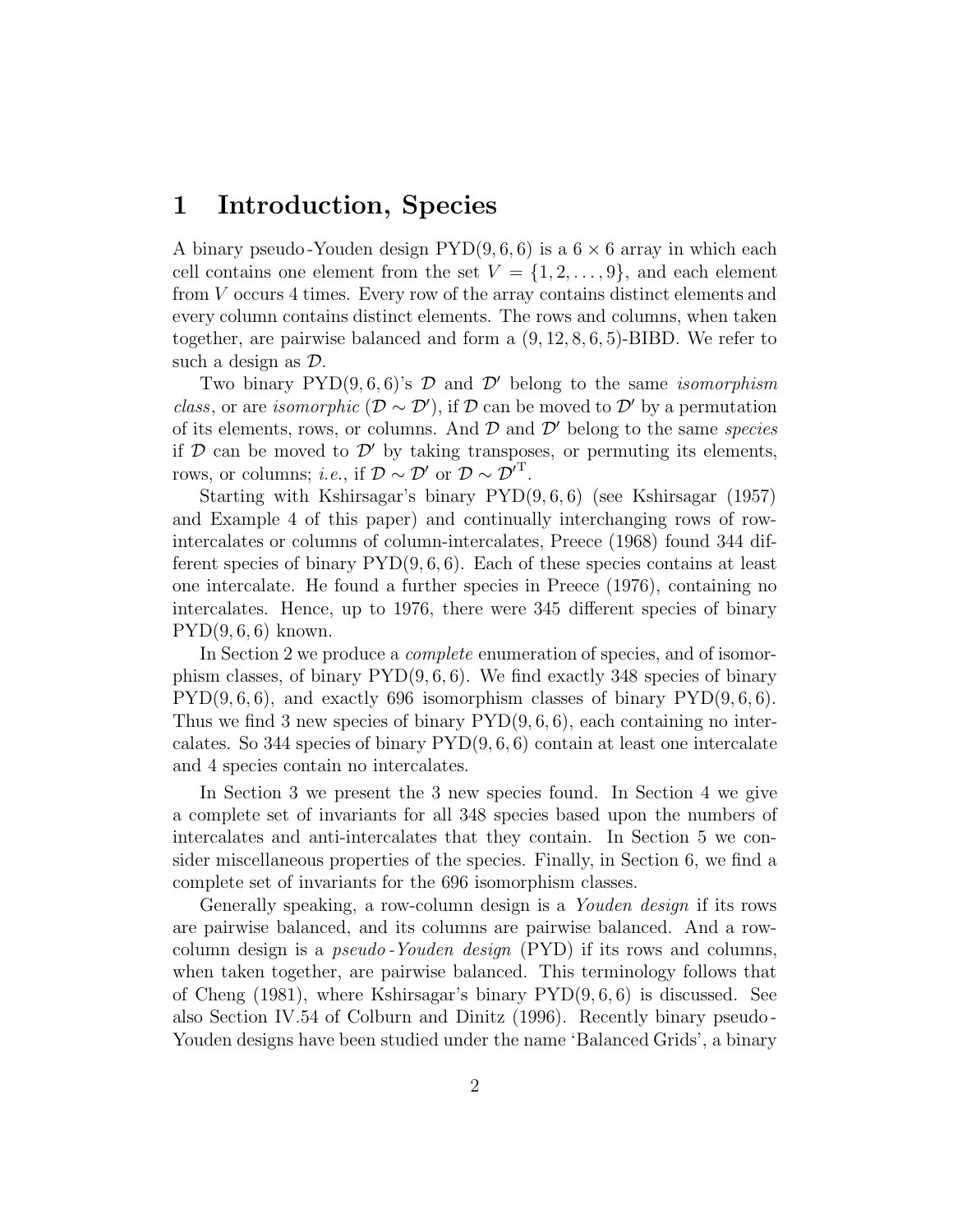PYD(9, 6, 6) corresponds to a  $BG(9, 4, 5:6 \times 6)$ ; see McSorley *et al* (2005), and McSorley (2005).

# **2 Complete enumeration of binary PYD**(**9***,* **6***,* **6**)

In this Section we construct all binary  $\text{PYD}(9, 6, 6)$ 's. First we require some definitions.

Let  $V = \{1, 2, \ldots, v\}$  be a set and let *B* be a BIBD based on *V* with replication number  $m$ , so each element of  $V$  occurs  $m$  times in  $\beta$ . An  $a$ *parallel class* in *B* is a collection of blocks of *B* in which each element from *V* occurs exactly *a* times. A 1-parallel class is simply called a parallel class.

We say that *B* has *type*  $[a_1, a_2, \ldots, a_t]$  if the blocks of *B* can be partitioned into *t* parts such that, for every  $1 \leq s \leq t$ , the blocks in the *s*-th part form an  $a_s$ -parallel class. Note that  $\sum_{s=1}^{\overline{t}} a_s = m$  and that a given  $\beta$  can have different types corresponding to different block partitions. We also say that the block partition itself has type  $[a_1, a_2, \ldots, a_t]$ . This definition of type is a generalization of resolvability since  $\beta$  is resolvable if and only if it has type  $\underbrace{[1,1,\ldots,1]}_{m}$ .



Recall that the complement of  $\mathcal{B}$ , denoted by  $\overline{\mathcal{B}}$ , is obtained by replacing each block *B* in *B* with its complement  $\overline{B} = V \setminus B$ .

Let *A* be a  $6 \times 6$  array which contains each element from  $V = \{1, 2, \ldots, 9\}$ exactly 4 times. Let  $R$  denote the set of rows of  $A$  and let  $C$  denote the set of columns of *A*. Then  $\mathcal{P}(\mathcal{A}) = \mathcal{R} \cup \mathcal{C}$  is a block structure based on *V* with 12 blocks of size 6.

**Theorem 2.1** *Let A be as above. Then A is a binary PYD*(9*,* 6*,* 6) *if and only if*  $P(A)$  *is a*  $(9, 12, 8, 6, 5)$ *-BIBD with type*  $[4, 4]$ *.* 

*Proof.* First, if *A* is a binary  $PYD(9, 6, 6)$  then, by definition,  $P(A)$  is a  $(9, 12, 8, 6, 5)$ -BIBD. The blocks  $\mathcal{R}$  of  $\mathcal{P}(\mathcal{A})$  form a 4-parallel class, as do the blocks *C*. Using the block partition  $\{\mathcal{R}, \mathcal{C}\}\$ , we see that  $\mathcal{P}(\mathcal{A})$  has type [4, 4].

For the backward implication suppose we have a (9*,* 12*,* 8*,* 6*,* 5)-BIBD with type [4, 4] which is a  $\mathcal{P}(\mathcal{A})$  for some array  $\mathcal{A}$ . Then, by the construction of  $\mathcal{P}(\mathcal{A})$  from  $\mathcal{A}$ , we see that  $\mathcal{A}$  is binary and is a PYD(9,6,6).

Now we are ready to construct all binary PYD(9*,* 6*,* 6)'s: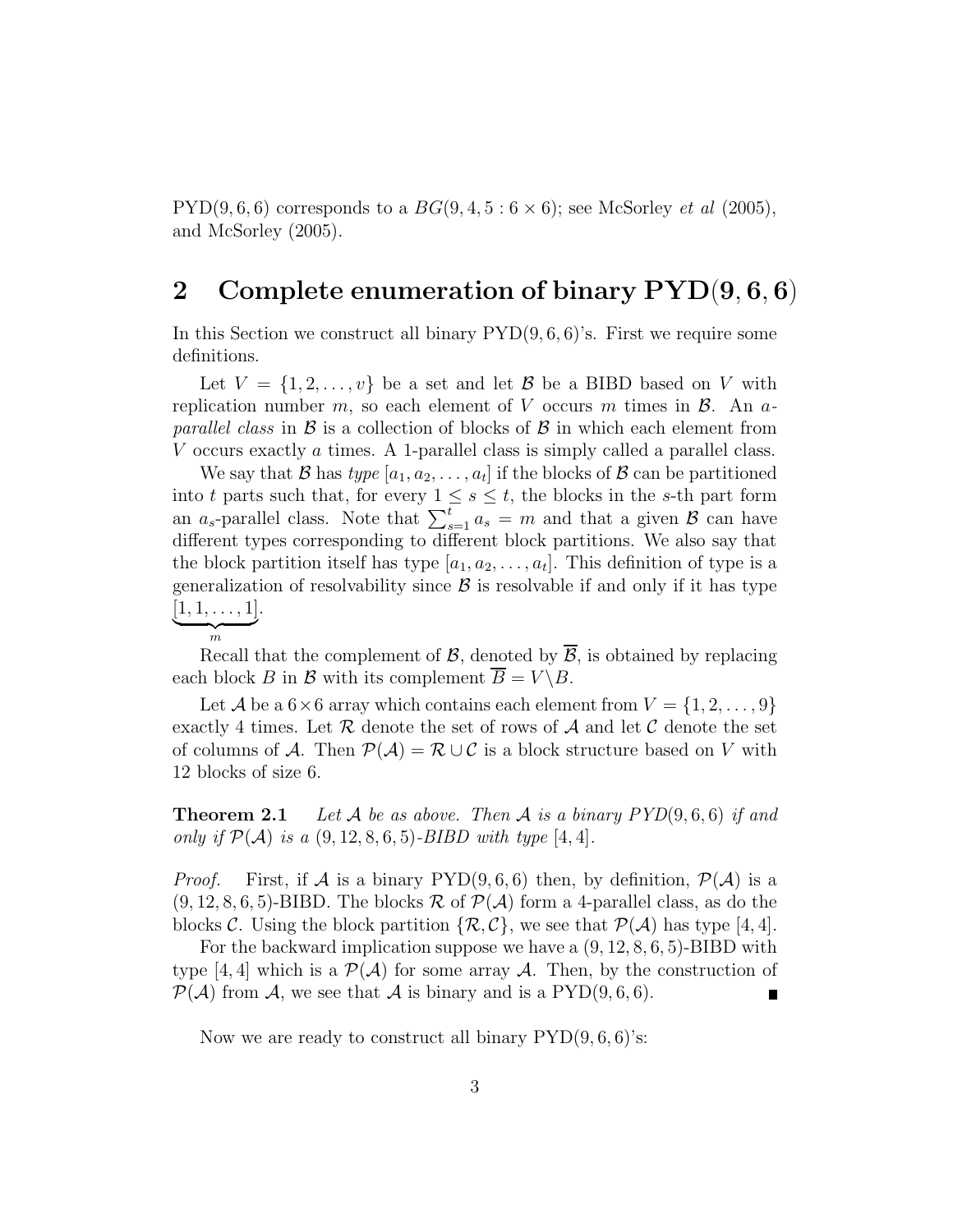Let *D* be a binary  $PYD(9, 6, 6)$ . From Theorem 2.1 we know that  $P(D)$ is a  $(9, 12, 8, 6, 5)$ -BIBD with type  $[4, 4]$ . Up to isomorphism there is only one  $(9, 12, 8, 6, 5)$ -BIBD, (its complement  $\mathcal{P}(\mathcal{D})$  is a  $(9, 12, 4, 3, 1)$ -BIBD and is given as 1.15 Example, p. 5 of Colbourn *et al* (1996)).

This  $(9, 12, 8, 6, 5)$ -BIBD  $\mathcal{P}(\mathcal{D})$  is given below, its blocks have been partitioned into 4 parts,  $\{A, B, C, D\}$ ; each part is a 2-parallel class. Hence  $\mathcal{P}(\mathcal{D})$ has type [2*,* 2*,* 2*,* 2]. From p. 14 of Colbourn *et al* (1996) there exists a unique resolution of  $\overline{\mathcal{P}(\mathcal{D})}$ , so the block partition  $\{A, B, C, D\}$  of  $\mathcal{P}(\mathcal{D})$  shown below is the unique one with type [2, 2, 2, 2]. (Indeed  $\overline{\mathcal{P}(\mathcal{D})}$  is the unique Kirkman Triple System on 9 elements.)

|                   |  |  | A 1 2 3 4 5 6 |  |               |  |  | B 1 2 4 5 7 8 |  |
|-------------------|--|--|---------------|--|---------------|--|--|---------------|--|
|                   |  |  | 1 2 3 7 8 9   |  |               |  |  | 1 3 4 6 7 9   |  |
|                   |  |  | 4 5 6 7 8 9   |  |               |  |  | 2 3 5 6 8 9   |  |
|                   |  |  |               |  |               |  |  |               |  |
| $C_1$ 1 2 5 6 7 9 |  |  |               |  | D 1 2 4 6 8 9 |  |  |               |  |
|                   |  |  | 1 3 4 5 8 9   |  |               |  |  | 1 3 5 6 7 8   |  |

So there are  $\binom{4}{2}$  $= 6$  block partitions of  $P(D)$  with type [4, 4]. Hence  $D$ must be obtained by permuting elements in the rows of one of the following 6 starters:  $B, C, D, C, D$ , or  $D$ . However the permutation  $(456)(798)$  is *A A A B B C* an automorphism of  $\mathcal{P}(\mathcal{D})$ , and it induces the permutation  $(A)(BCD)$  on *{A, B, C, D}*, similarly (24)(37)(68) induces (*AB*)(*C*)(*D*) on *{A, B, C, D}*. So starter *A B* can be mapped to each of the other starters using a combination of these two automorphisms. Hence we may use *A B* to construct all binary PYD(9*,* 6*,* 6)'s, up to isomorphism, by permuting elements within its rows (different permutations are allowed for different rows). Starter *A B* is shown below: 123456

$$
A = \begin{pmatrix} 1 & 2 & 3 & 4 & 5 & 0 \\ 1 & 2 & 3 & 7 & 8 & 9 \\ 4 & 5 & 6 & 7 & 8 & 9 \\ 1 & 2 & 4 & 5 & 7 & 8 \\ 1 & 3 & 4 & 6 & 7 & 9 \\ 2 & 3 & 5 & 6 & 8 & 9 \end{pmatrix}
$$

By exhaustive search we found 49600 different binary PYD(9*,* 6*,* 6)'s. We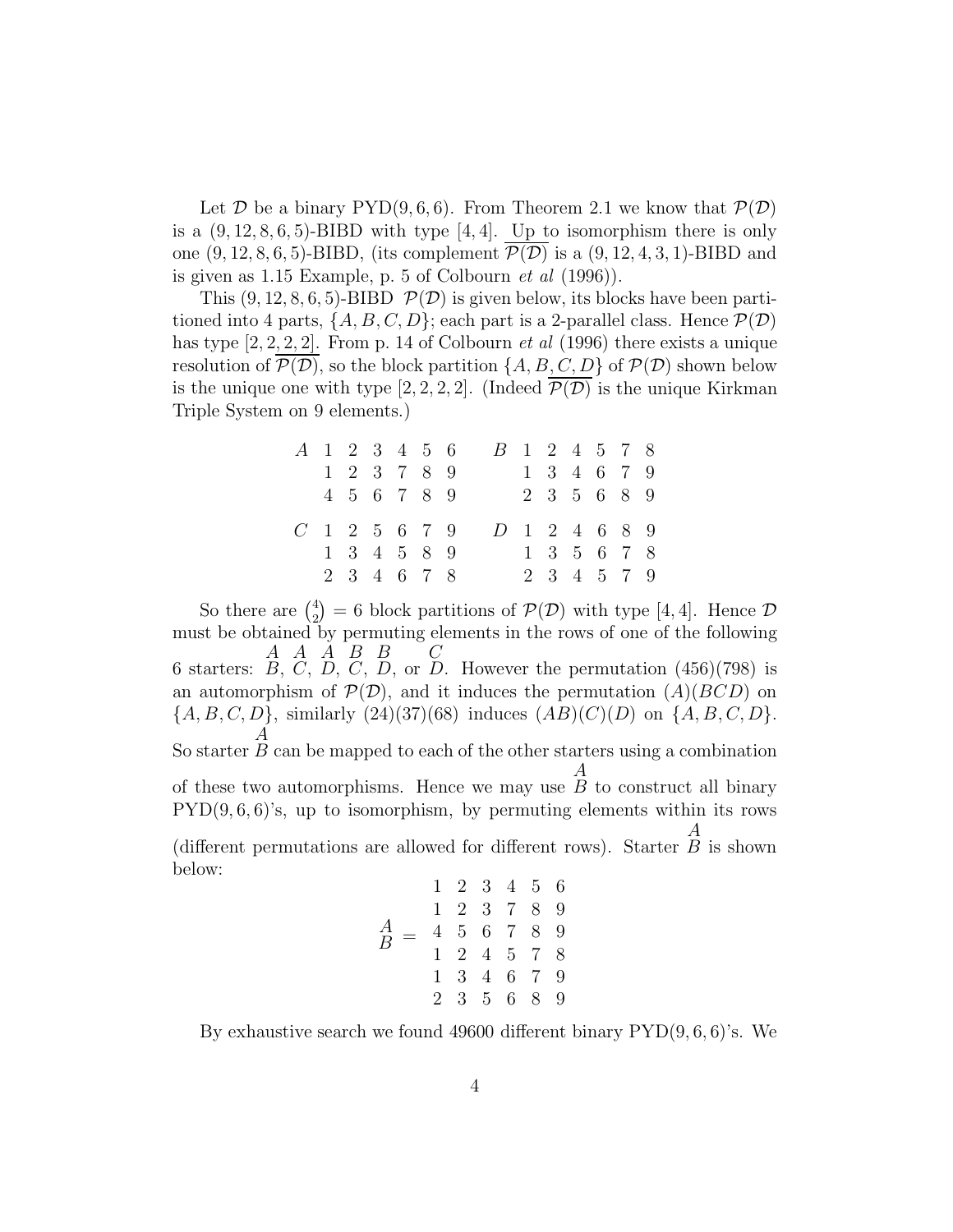divided these 49600 arrays into 696 isomorphism classes. We observed that when a choice of 696 representative arrays was chosen (one from each isomorphism class), no representative was ever isomorphic to its transpose. Hence the 696 isomorphism classes split into  $\frac{696}{2} = 348$  species. Thus we found 3 new species of binary PYD(9*,* 6*,* 6), and exactly 348 species in all. The enumeration of binary  $\text{PYD}(9, 6, 6)$ 's is now complete.

#### **Theorem 2.2**

- *(i) There are exactly* 348 *species of binary PYD*(9*,* 6*,* 6)*'s.*
- *(ii) There are exactly* 696 *isomorphism classes of binary PYD*(9*,* 6*,* 6)*'s.*
- *(iii) A member of each isomorphism class can be obtained from starter B above by permuting elements within its rows, different permutations being allowed for different rows.*  $\blacksquare$

*A*

*A*

**Example 1** The following binary PYD(9*,* 6*,* 6) was constructed from *B* by permuting elements within its rows.

|       | $1\quad 2\quad 3\quad 4\quad 5\quad 6$ |   |    |
|-------|----------------------------------------|---|----|
| $7\,$ | 8 9 1 2 3                              |   |    |
|       | 5 4 7 9 6 8                            |   |    |
|       | 8 1 2 5 7 4                            |   |    |
| 6     | 9 4 3 1 7                              |   |    |
| 3     | 65                                     | 8 | 92 |

This array has been given in *standard form*; namely the first row is 123456 and then, moving from left to right in successive rows, the three new elements are introduced as 7, 8, and 9.

Such binary PYD(9*,* 6*,* 6) are universally optimal in the sense of Keifer (1975) amongst all designs for 9 treatments in a 6 *×* 6 array.

Furthermore, it is statistically useful to know all binary PYD(9*,* 6*,* 6) because:

• they provide a large randomization set, and provide all required knowledge should anyone wish to construct valid restricted randomization sets in the sense of Bailey (1983).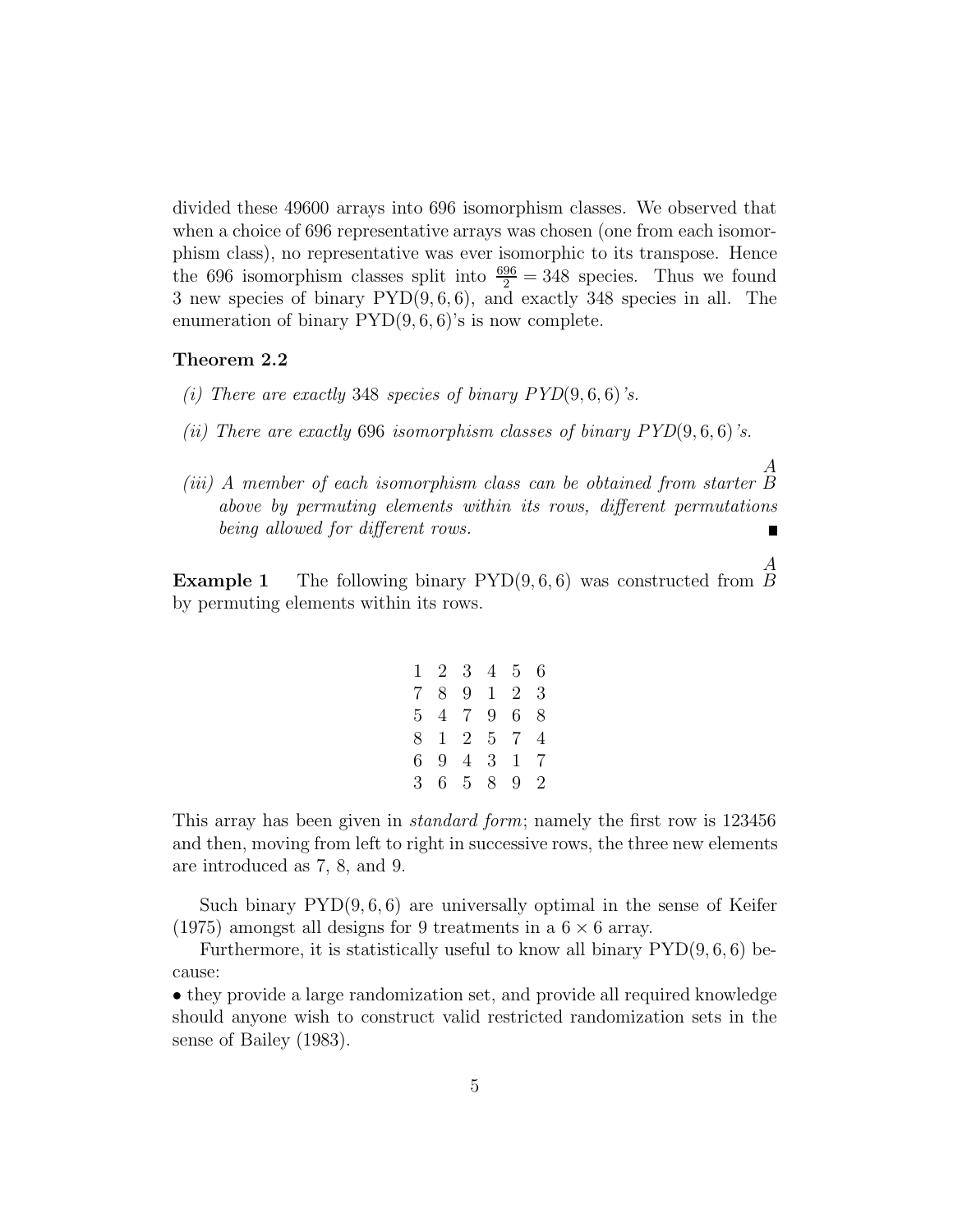*•* they allow investigations of secondary statistical properties: non-isomorphic designs will generally differ in their robustness (Singh, Gupta, and Singh (1987)), and in their neighbor properties (see Morgan and Uddin (1991) for examples with these parameters).

# **3 Three new species**

Representatives from each of the three new species of binary PYD(9*,* 6*,* 6) are given below. For an explanation of the 8-tuples below them and the numbers 002, 003, and 004 above them, refer to Section 4 and Section 5 respectively. Also for further properties of these species, in particular 002, see Section 5. Species 002 has the corners property, the generalized corners property, and has automorphism group of size 3.

|  | 002                                    |                             |             | 003                               |  |                             |             |                                   | 004 |  |                             |  |
|--|----------------------------------------|-----------------------------|-------------|-----------------------------------|--|-----------------------------|-------------|-----------------------------------|-----|--|-----------------------------|--|
|  | $1\quad 2\quad 3\quad 4\quad 5\quad 6$ |                             |             | $1\;\; 2\;\; 3\;\; 4\;\; 5\;\; 6$ |  |                             |             | $1\;\; 2\;\; 3\;\; 4\;\; 5\;\; 6$ |     |  |                             |  |
|  | 2 3 7 8 9 1                            |                             |             | 2 3 7 1 8 9                       |  |                             |             | 2 3 7 8 9 1                       |     |  |                             |  |
|  | 6 7 8 9 4 5                            |                             |             | 8 6 9 5 7 4                       |  |                             |             | 9 4 6 5 7 8                       |     |  |                             |  |
|  | 4 8 1 5 7 2                            |                             |             | 5 7 1 9 4 2                       |  |                             |             | 7 8 5 1 4 2                       |     |  |                             |  |
|  | 9 4 6 1 3 7                            |                             | 7 4 6 8 3 1 |                                   |  |                             | 6 7 1 9 3 4 |                                   |     |  |                             |  |
|  | 8 6 5 3 2 9                            |                             |             | 6 9 5 3 2 8                       |  |                             |             | 5 6 8 3 2 9                       |     |  |                             |  |
|  |                                        | (0, 0, 0, 0, 27, 12, 4, 12) |             |                                   |  | (0, 0, 0, 0, 33, 14, 2, 18) |             |                                   |     |  | (0, 0, 0, 0, 37, 13, 3, 17) |  |

# **4 348 species, invariant 8-tuple**

In this Section we find a complete set of invariants for the 348 species based upon the numbers of intercalates and anti-intercalates that they contain. As usual, we require some preliminary results and definitions.

In a  $n \times m$  sub-array inside an array  $D$  the *n* rows and *m* columns of the sub-array need not be consecutive.

Let  $D$  be a binary  $PYD(9, 6, 6)$ , often called simply an array. Consider the pair  $\{x, y\}$  ( $x \neq y$ ) from *V*. Suppose this pair occurs in  $\ell \geq 0$  rows of *D* then it must occur in 5 −  $\ell$  columns. We say that it has *type*  $\underbrace{RR \cdots R}_{\ell} \underbrace{CC \cdots C}_{5-\ell}$ .

There are 4 occurrences of *x* in  $D$ , and 4 occurrences of *y* in  $D$ . Since  $D$ has 6 rows these 8 occurrences must overlap in at least 2 rows. Hence  $\{x, y\}$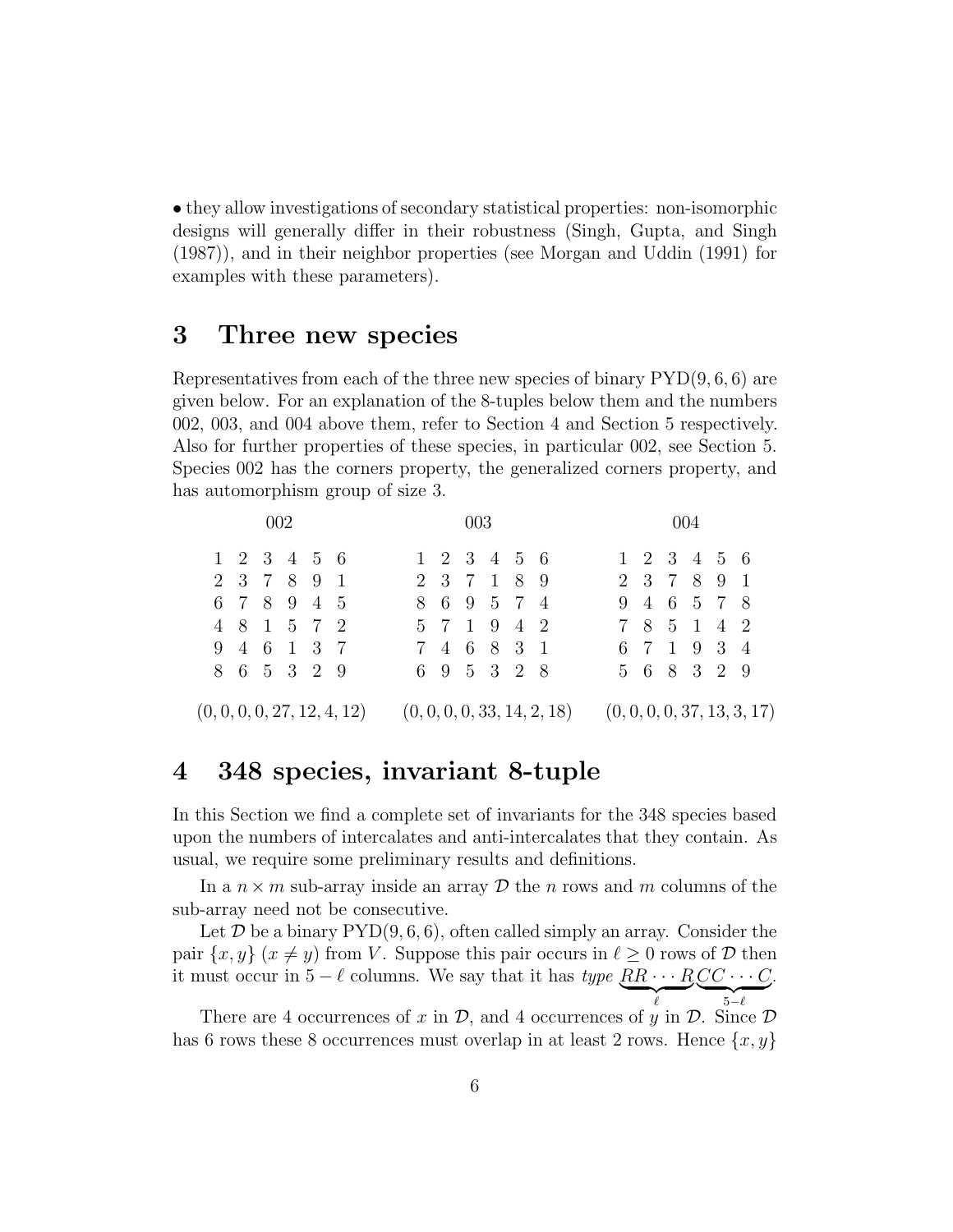has type  $RR$  *\* \* \**. Similarly for the 6 columns of  $D$ , so pair  $\{x, y\}$  has type *∗∗∗ CC*. Hence every pair *{x, y}* has type *RRCCC* or *RRRCC*.

#### **Definition: Intercalates**

Let  $m \geq n \geq 2$ . A  $n \times m$  *row-intercalate* of  $D$  is a  $n \times m$  Latin rectangle sub-array in  $\mathcal{D}$ , (each row contains the same elements). And a  $n \times m$  *columnintercalate* is the transpose of a  $m \times n$  row-intercalate. When discussing rowand column- intercalates we often omit the words 'row' and 'column'.

**Theorem 4.1** *Let D be a binary PYD*(9*,* 6*,* 6)*. Then D can only contain intercalates with sizes:*  $2 \times 2$ ,  $2 \times 3$ ,  $3 \times 2$ ,  $2 \times 4$ , or  $4 \times 2$ .

*Proof.* Let  $\mathcal{I}$  be a  $2 \times 5$  intercalate in  $\mathcal{D}$ . Without loss of generality, let *I* be based on the elements *{*1*,* 2*,* 3*,* 4*,* 5*}* and let it occur in rows 1 *−* 2, and columns  $1 - 5$  of  $D$ . Let the  $(1, 6)$  element of  $D$  be 6 and the  $(2, 6)$  element be 7. Now the elements 8 and  $9 \in V$  must each occur 4 times in  $\mathcal{D}$ . Hence both 8 and 9 each occur in the remaining 4 rows. Thus pair *{*8*,* 9*}* has type *RRRR*<sup>\*</sup>, a contradiction. So  $\mathcal{D}$  doesn't contain a 2  $\times$  5 intercalate, similarly for a  $2 \times 6$  intercalate.

In any  $3 \times 3$  intercalate *I* based on  $\{1, 2, 3\}$  the pair  $\{1, 2\}$  occurs in all 3 rows and all 3 columns of *I*, for a total of  $\geq$  6 times in the array *D*, a contradiction. So  $D$  doesn't contain a  $3 \times 3$  intercalate.

Let *I* be a  $3 \times 4$  intercalate based on  $\{1, 2, 3, 4\}$  occurring in rows  $1 - 3$ and columns 1*−*4 of *D*. Each of the pairs *{*1*,* 2*}*, *{*1*,* 3*}*, *{*1*,* 4*}*, *{*2*,* 3*}*, *{*2*,* 4*}*, and  $\{3,4\}$  occur in all 3 rows of  $I$ . But each of the elements 1, 2, 3, and 4 must occur one more time amongst the three rows 4 *−* 6 of *D*. Hence, by the pigeon-hole-principle, some two elements, say 1 and 2, must occur in the same row again. Thus pair *{*1*,* 2*}* is of type *RRRR∗*, a contradiction. So *D* doesn't contain a 3 *×* 4 intercalate.

All possible larger intercalates are disposed of in a similar fashion, or by other straightforward arguments.

Call a  $2 \times 4$  intercalate *irreducible* if it is not a pair of  $2 \times 2$  intercalates, and *reducible* if it is a pair of 2*×*2 intercalates. Similarly for 4*×*2 intercalates.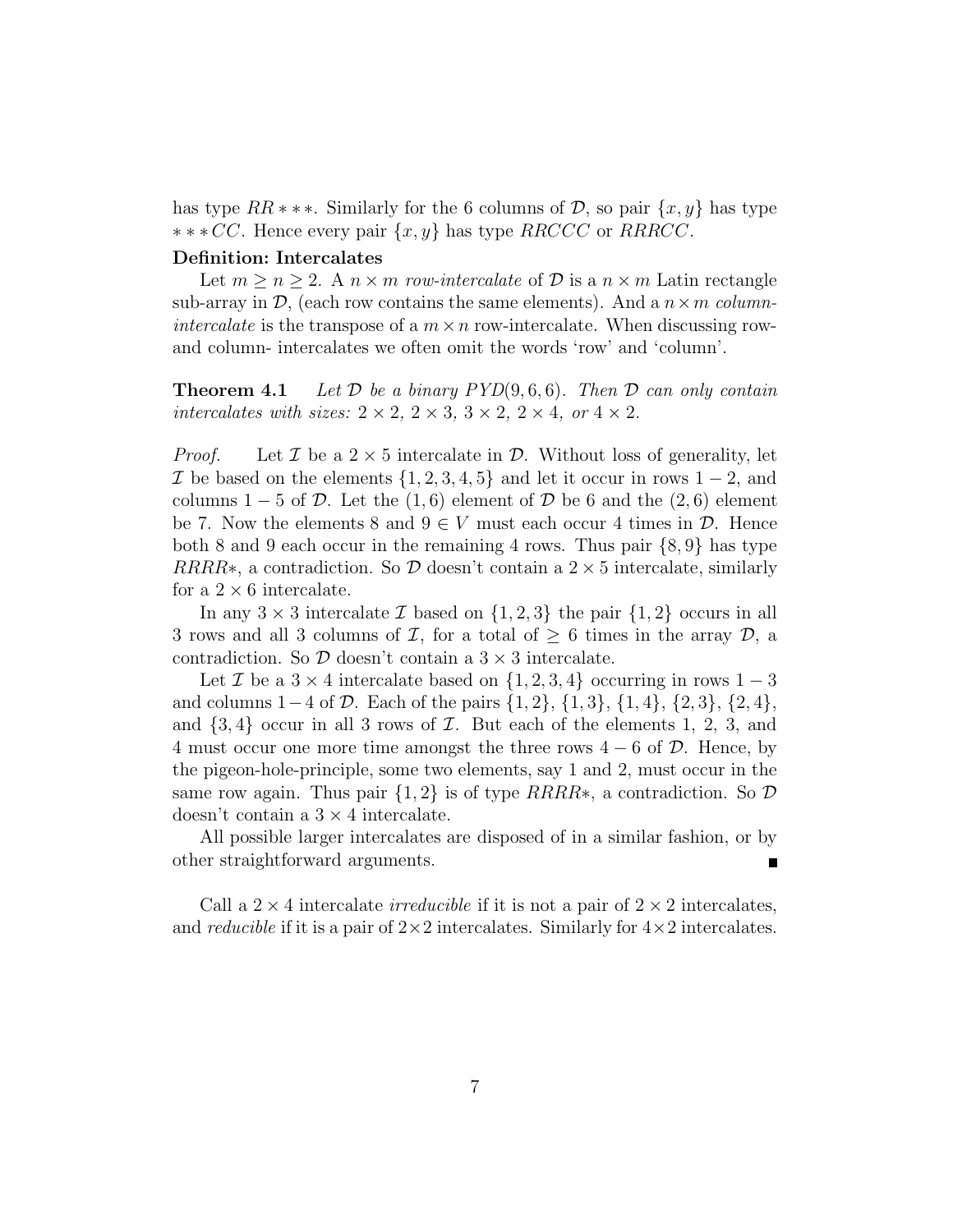**Example 2** An isomorph of Kshirsagar's array is given twice below: first showing in **bold** an irreducible  $2 \times 4$  intercalate, then a reducible  $2 \times 4$ intercalate.

|  |  | $1\quad 2\quad 3\quad 4\quad 5\quad 6$ |  | $1\quad 2\quad 3\quad 4\quad 5\quad 6$ |  |  |
|--|--|----------------------------------------|--|----------------------------------------|--|--|
|  |  | 2 1 7 8 9 3                            |  | 2 1 7 8 9 3                            |  |  |
|  |  | 9 6 8 5 7 4                            |  | 9 6 8 5 7 4                            |  |  |
|  |  | 4 7 5 1 2 8                            |  | 4 7 5 1 2 8                            |  |  |
|  |  | 6 9 1 3 4 7                            |  | 6 9 1 3 4 7                            |  |  |
|  |  | 8 5 6 9 3 2                            |  | 8 5 6 9 3 2                            |  |  |

Let

*inm* be the number of  $n \times m$  intercalates in an array  $(nm \neq 24 \text{ or } 42);$ 

- *ii*24 (*ii*42) be the number of  $2 \times 4$  ( $4 \times 2$ ) irreducible intercalates in an array;
- *ri*24 (*ri*42) be the number of  $2 \times 4$  ( $4 \times 2$ ) reducible intercalates in an array.

#### **Definition: Anti-intercalates**

For  $n \geq 2$  and  $m \geq 2$  consider a  $n \times m$  sub-array inside an array  $\mathcal{D}$ . Let  $nm = 9s + t$ , where  $s \geq 0$  and  $0 \leq t < 9$ .

A *n × m* sub-array is called an *anti-intercalate* if each of the 9 elements from *V* occurs either *s* or  $s+1$  times in it. (In fact in a  $n \times m$  anti-intercalate 9 *− t* elements occur *s* times and *t* elements *s* + 1 times.)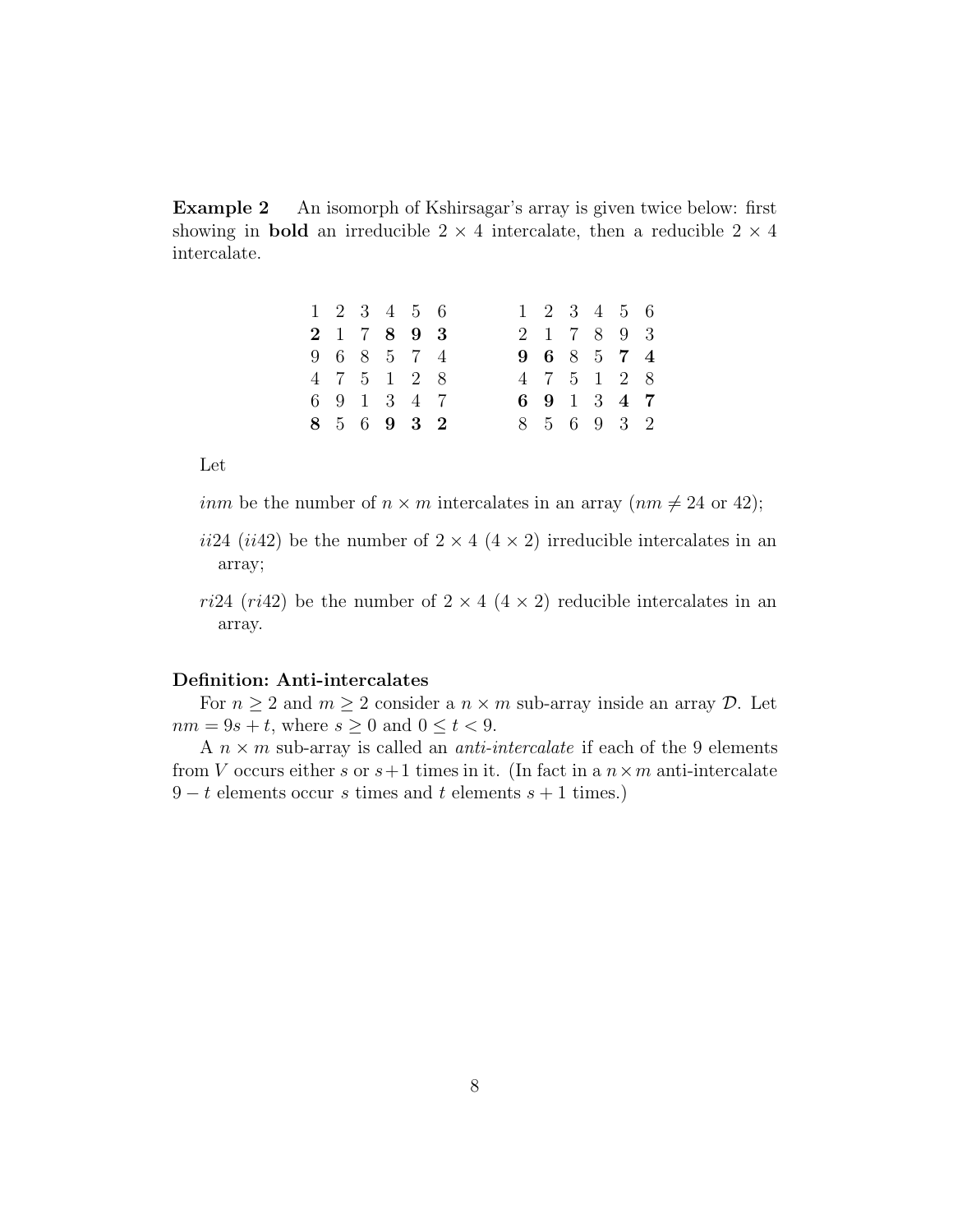**Example 3** So a  $2 \times 4$  anti-intercalate of  $\mathcal{D}$  contains 8 distinct elements from *V*; a  $5 \times 2$  anti-intercalate of  $D$  contains 8 elements from *V* once and 1 element twice; and a  $4 \times 4$  anti-intercalate of  $D$  contains 2 elements from V once and 7 elements twice. See below for examples where *D* is the isomorph of Kshirsagar's array.

|  | $1\;\; 2\;\; 3\;\; 4\;\; 5\;\; 6$ |  |  |  | $1\;\; 2\;\; 3\;\; 4\;\; 5\;\; 6$ |  |  | $1\;\; 2\;\; 3\;\; 4\;\; 5\;\; 6$ |  |
|--|-----------------------------------|--|--|--|-----------------------------------|--|--|-----------------------------------|--|
|  | 2 1 7 8 9 3                       |  |  |  | 2 1 7 8 9 3                       |  |  | 2 1 7 8 9 3                       |  |
|  | 9 6 8 5 7 4                       |  |  |  | 9 6 8 5 7 4                       |  |  | 9 6 8 5 7 4                       |  |
|  | 4 7 5 1 2 8                       |  |  |  | 4 7 5 1 2 8                       |  |  | 4 7 5 1 2 8                       |  |
|  | 6 9 1 3 4 7                       |  |  |  | 6 9 1 3 4 7                       |  |  | 6 9 1 3 4 7                       |  |
|  | 8 5 6 9 3 2                       |  |  |  | 8 5 6 9 3 2                       |  |  | 8 5 6 9 3 2                       |  |

Let *anm* be the number of  $n \times m$  anti-intercalates in an array.

The numbers *a*22 and *i*22 are related:

**Theorem 4.2** *Let*  $D$  *be a binary PYD* $(9, 6, 6)$ *. Then*  $a22 = i22 + 171$ *.* 

*Proof.* In the following description of all possible different forms of 2 *×* 2 sub-arrays in  $D$ , distinct symbols in the sub-array represent distinct elements in  $D$ . There are four forms of  $2 \times 2$  sub-arrays: *xy*  $z_t$ <sup>*i*</sup> (a 2 × 2 anti-intercalate), *xy zx*, *xy yz*, or *xy*  $\tilde{y}$  (a 2 × 2 intercalate).

Let  $s22$  be the number of  $2 \times 2$  sub-arrays of the form  $\frac{xy}{zx}$  or *xy yz*. Then counting all  $2 \times 2$  sub-arrays in two different ways gives  $a22 + s22 + i22 =$  $\sqrt{6}$  $\binom{6}{2}^2 = 225.$ 

Each element  $x \in V$  occurs 4 times in  $\mathcal{D}$ , so there are  $\binom{4}{2} = 6$  2 × 2 subarrays of the form  $\frac{x}{2}$  *∗x* or  $\frac{xx}{2}$  arrays of the form  $\frac{xx}{2}$  or  $\frac{xx}{2}$ . Now there are 9 elements in *V* giving a total of  $6 \times 9 = 54$  2 × 2 sub-arrays of the form *\*x* or *x*<sup>\*</sup>. Each 2 × 2 intercalate will occur twice amongst these 54 sub-arrays, so  $2i22 + s22 = 54$ .

Solving the above two equations simultaneously gives the result.

We can also determine the numbers *anm* in which  $n = 6$  or  $m = 6$ :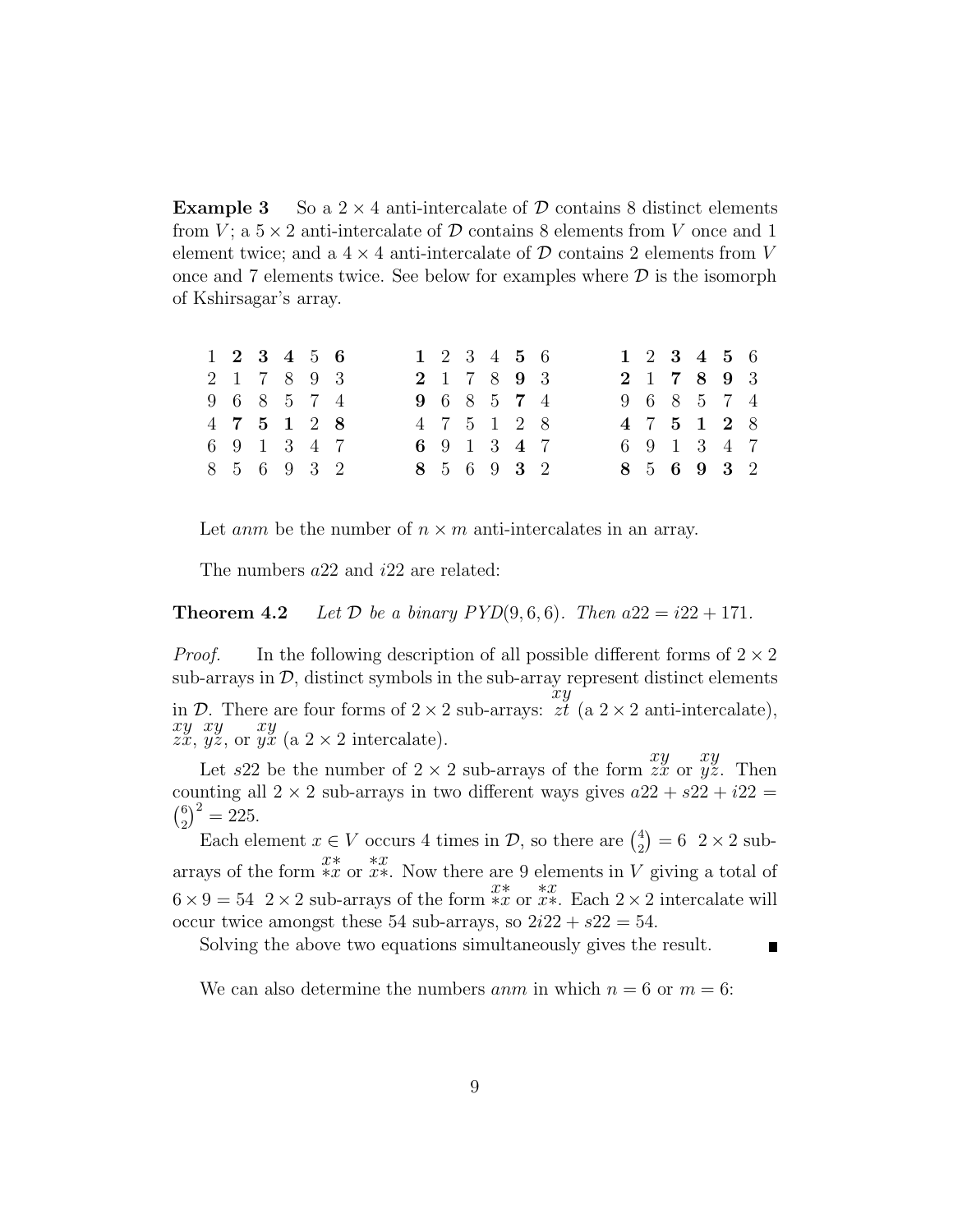**Theorem 4.3** *Let*  $D$  *be a binary PYD* $(9, 6, 6)$ *. Then* 

- $(i)$   $a26 = a62 = 6$ ,
- $(iii)$   $a36 = a63 = 2$ ,
- $(iii)$   $a46 = a64 = 6$ .
- $(iv)$   $a56 = a65 = 6$ ,
- $(v)$   $a66 = 1$ .

*Proof.* (i) Let *R* and *R*<sup>*'*</sup> be two distinct rows of *D*. Then clearly  $|R \cup R'| \le$ 9. And so from  $|R \cup R'| = |R| + |R'| - |R \cap R'| = 12 - |R \cap R'|$ , we have  $|R \cap R'| \geq 3$ . Clearly  $|R \cap R'| \leq 6$ .

Now if  $|R \cap R'| = 6$  then *R* and *R'* form a 2×6 intercalate, a contradiction to Theorem 4.1. And  $|R \cap R'| = 5$  is excluded by a similar argument to that used to show the non-existence of a 2×5 intercalate. Hence  $|R \cap R'| = 3$  or 4.

Now let  $r_3$  be the number of pairs  $\{R, R'\}$  of distinct rows  $R$  and  $R'$  with  $|R \cap R'| = 3$ , and  $r_4$  be the number of pairs  $\{R, R'\}$  of distinct rows *R* and *R*<sup> $\prime$ </sup> with  $|R \cap R'| = 4$ . Now there are  $\binom{6}{2} = 15$  pairs of distinct rows of *D* hence  $r_3 + r_4 = 15$ . Also any  $x \in V$  will occur  $\begin{pmatrix} 4 \\ 2 \end{pmatrix}$  $= 6$  times amongst the 15 sets  $R \cap R'$ , for all distinct pairs  $\{R, R'\}$ . So, counting elements in these 15 sets, we have  $3r_3 + 4r_4 = 9 \times 6 = 54$ . Solving these two equations gives  $r_3 = 6$  and  $r_4 = 9$ .

Now *R* and *R'* form a 2  $\times$  6 anti-intercalate if and only if  $|R \cap R'| = 3$ . Hence  $a26 = r_3 = 6$ . Similarly, working with columns, we have  $a62 = 6$ .

(ii) The 6 rows of  $D$  when considered as blocks of  $P(D)$  form a 4-parallel class. But, from the discussion after Theorem 2.1, each 4-parallel class has a unique decomposition into two 2-parallel classes. Hence  $a36 = 2$ . Similarly  $a63 = 2.$ 

(iii) Clearly the complement of any  $2 \times 6$  anti-intercalate is a  $4 \times 6$  antiintercalate, and vice versa. Hence  $a46 = a26 = 6$ . Also  $a64 = a62 = 6$ .

The proofs of (iv) and (v) are straightforward.

We choose a representative array from each of the 348 species of binary PYD(9*,* 6*,* 6), and often identify a species with its representative array.

How different are any two species of the 348 from each other?

Table 1 of Preece (1968) counts the number of species containing a fixed number of  $n \times m$  and  $m \times n$  intercalates for various values of n and m,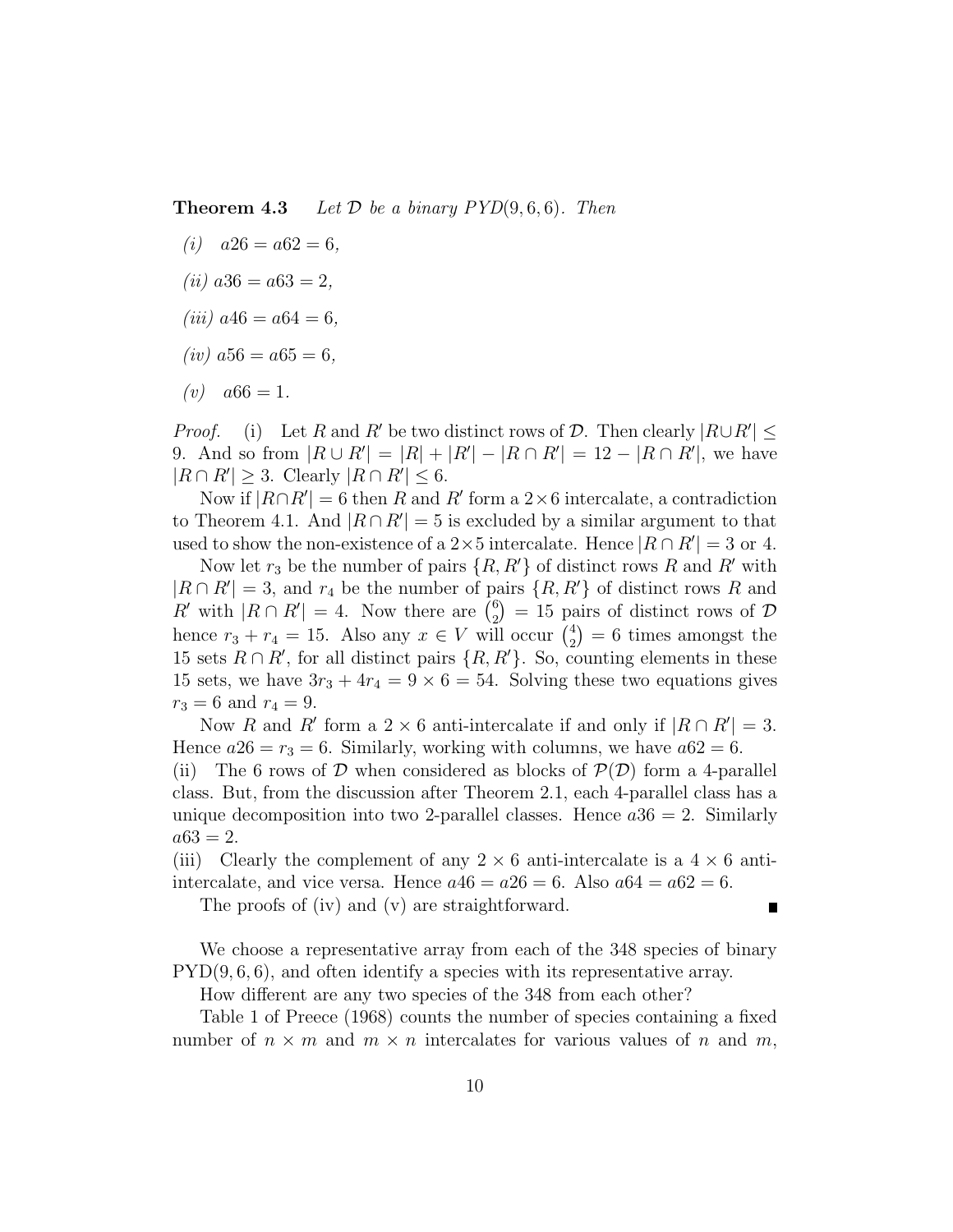(although when counting  $2 \times 4$  and  $4 \times 2$  intercalates only irreducible ones were considered). We decided to extend this work by finding a *M*-tuple containing counts of intercalates and anti-intercalates, each species having a different *M*-tuple; thus finding a 'complete set of invariants' for the 348 species.

For each of the 348 species we define the following 8-tuple

(*i*22*, i*23 + *i*32*, ii*24 + *ii*42*, ri*24 + *ri*42*, a*24 + *a*42*, a*25 + *a*52*, a*33*, a*44)*.*

It is clear that every array from a fixed species has the same 8-tuple.

We omit using  $a22$  because of Theorem 4.2, and  $a26 + a62$  because of Theorem 4.3(i), and we found that  $a23 + a32$  was not useful.

Computer checking shows that each species has a distinct 8-tuple, hence the set of these 8-tuples constitute a complete set of invariants for the 348 species.

**Theorem 4.4** *Each of the* 348 *species of binary PYD*(9*,* 6*,* 6) *has a distinct* 8*-tuple* (*i*22*, i*23 + *i*32*, ii*24 + *ii*42*, ri*24 + *ri*42*, a*24 + *a*42*, a*25 + *a*52*, a*33*, a*44)*.*

**Example 4** The isomorph of Kshirsagar's species has 8-tuple (4*,* 0*,* 3*,* 2*,* 53*,* 16*,* 5*,* 21). Its  $i22 = 4$  2  $\times$  2 intercalates are shown below to the right of the species.

|  |  | 1 2 3 4 5 6 |  | $1\quad 2$ | 14 |     | 96 | 74  |  |
|--|--|-------------|--|------------|----|-----|----|-----|--|
|  |  | 2 1 7 8 9 3 |  | 2 1        |    | 4 1 | 69 | 4 7 |  |
|  |  | 9 6 8 5 7 4 |  |            |    |     |    |     |  |
|  |  | 4 7 5 1 2 8 |  |            |    |     |    |     |  |
|  |  | 6 9 1 3 4 7 |  |            |    |     |    |     |  |
|  |  | 8 5 6 9 3 2 |  |            |    |     |    |     |  |

It has no  $2 \times 3$  or  $3 \times 2$  intercalates, hence  $i23 + i32 = 0$ .

It has  $ii24 = 3$  irreducible  $2 \times 4$  intercalates (see below) and  $ii42 = 0$ irreducible  $4 \times 2$  intercalates. Hence  $ii24 + ii42 = 3$  for the 3-rd entry in its 8-tuple.

> **2356 2893 9685 5632 8932 8569**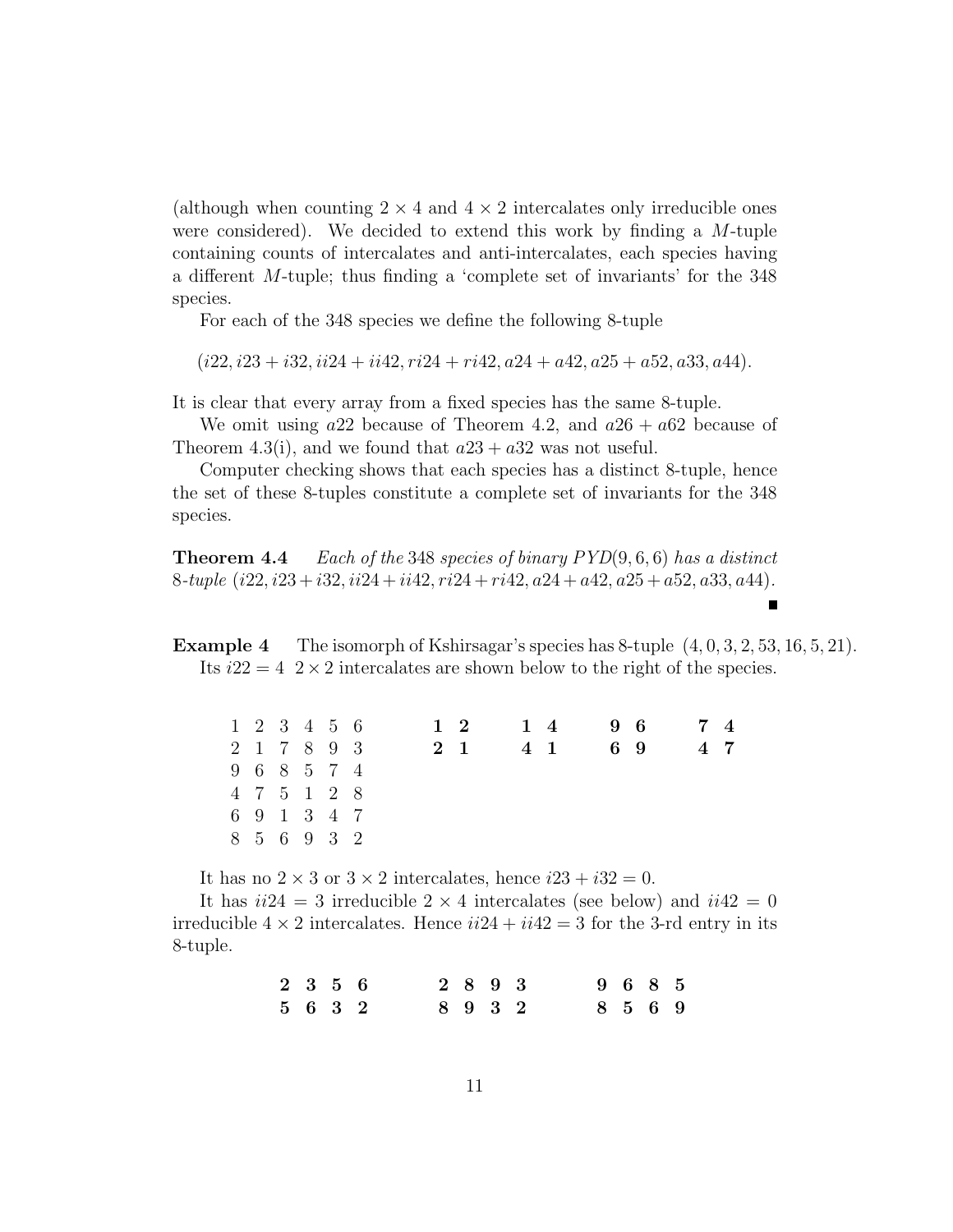It has  $ri24 = 1$  reducible  $2 \times 4$  intercalate and  $ri42 = 1$  reducible  $4 \times 2$ intercalate, see below. Hence  $ri24 + ri42 = 2$  for the 4-th entry.

|  | 9674    |  |           | $1\quad 2$ |
|--|---------|--|-----------|------------|
|  | 6 9 4 7 |  | $2\quad1$ |            |
|  |         |  |           | 9 6        |
|  |         |  | 69        |            |

Finally we give its  $a33 = 5$  3  $\times$  3 anti-intercalates which is the 7-th entry in its 8-tuple.

|  |  |  |  | 2 3 4 1 2 3 2 3 5 1 5 6 8 5 4 |  |  |  |
|--|--|--|--|-------------------------------|--|--|--|
|  |  |  |  | 1 7 8 9 6 8 6 8 7 9 7 4 1 3 7 |  |  |  |
|  |  |  |  | 5 6 9 4 7 5 9 1 4 8 3 2 6 9 2 |  |  |  |

# **5 Miscellaneous properties of species**

### **Numbering**

We have produced a list of the 348 species according to the lexicographic ordering of their 8-tuples. The first species in this list, number 001, is the single species from Preece (1976), it has 8-tuple (0*,* 0*,* 0*,* 0*,* 9*,* 0*,* 4*,* 0). The next 3 species, 002, 003, and 004 are the 3 new species of this paper, see Section 3. Then come the 344 species of Preece (1968). The last, 348, has 8-tuple (7*,* 3*,* 1*,* 2*,* 56*,* 20*,* 9*,* 20). In this ordering the isomorph to Kshirsagar's species is number 219. The first and last species in this list, with their 8-tuples underneath, are shown below.

|    |  |                                   |  |  |                |  | 348 |                                        |                      |  |
|----|--|-----------------------------------|--|--|----------------|--|-----|----------------------------------------|----------------------|--|
|    |  | $1\;\; 2\;\; 3\;\; 4\;\; 5\;\; 6$ |  |  |                |  |     | $1\quad 2\quad 3\quad 4\quad 5\quad 6$ |                      |  |
|    |  | 7 8 9 3 1 2                       |  |  | $\overline{2}$ |  |     | 1 7 3 8 9                              |                      |  |
|    |  | 6 4 5 7 8 9                       |  |  |                |  |     | 5 4 6 8 9                              | - 7                  |  |
|    |  | 2 5 7 1 9 4                       |  |  |                |  |     | 7 9 2 5 4 1                            |                      |  |
| 4  |  | 9 1 8 6 3                         |  |  |                |  |     | 8 6 4 7 1 3                            |                      |  |
| 8. |  | 3 6 5 2 7                         |  |  | 6.             |  |     | 8 9 2 3 5                              |                      |  |
|    |  | (0,0,0,0,9,0,4,0)                 |  |  |                |  |     |                                        | (7,3,1,2,56,20,9,20) |  |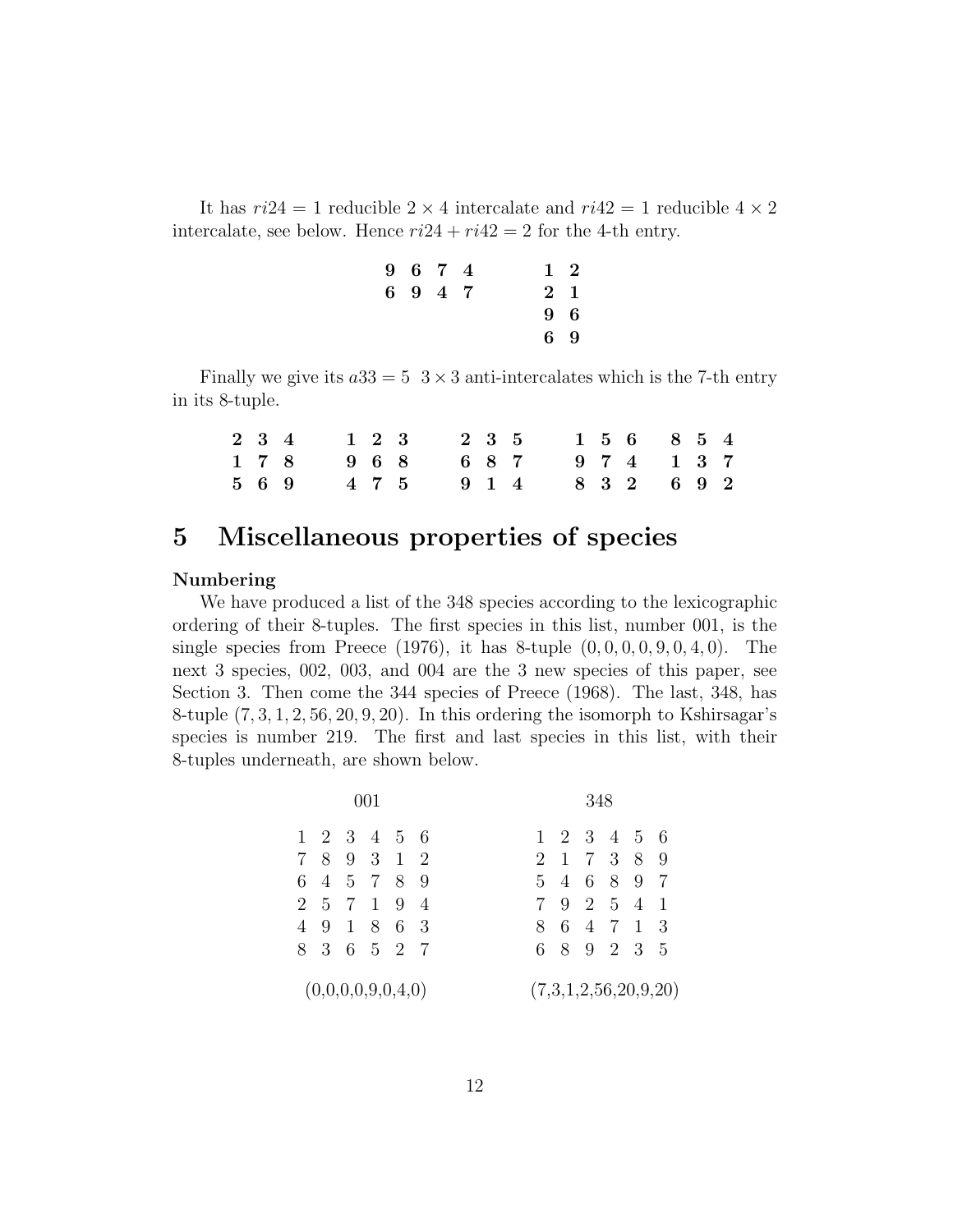### **Families**

As defined in Preece (1968) (see also Norton (1939)) two species *D* and  $\mathcal{D}'$  belong to the same *family* if  $\mathcal{D}$  can be moved to  $\mathcal{D}'$  by a succession of row or column interchanges of  $2 \times 2$  intercalates. The 348 species form 42 families of species. There are 38 families from Preece (1968); the single species 001 of Preece (1976) forms another family; as do each of the 3 new species 002, 003, and 004 of this paper. The 38 families of Preece (1968) were numbered  $(i)$ –(xxxviii). In Table 1 we extend this numbering and number the single species of Preece (1976) as family (xxxix), and the 3 new species of this paper as families (xxxx), (xxxxi), and (xxxxii). We also give the lowest numbered species in the family as a representative species (rep.). For example, family (xxxii) contains the 9 species 023, 087, 092, 113, 183, 185, 193, 197, and 208.

| family         | rep. | $_{\rm S1ZC}$ | family          | rep. | size           | family                     | rep. | size           |
|----------------|------|---------------|-----------------|------|----------------|----------------------------|------|----------------|
| (i)            | 018  | 1             | (xv)            | 020  | 1              | (xxix)                     | 070  | 4              |
| (ii)           | 006  | 1             | (xvi)           | 016  | 1              | (xxx)                      | 034  | 5              |
| (iii)          | 007  | $\mathbf 1$   | (xvii)          | 025  | 2              | (xxxi)                     | 036  | $\overline{7}$ |
| (iv)           | 008  | 1             | (xviii)         | 031  | 2              | (xxxii)                    | 023  | 9              |
| (v)            | 010  | $\mathbf 1$   | (xix)           | 039  | $\overline{2}$ | (xxxiii)                   | 049  | 9              |
| (vi)           | 011  | 1             | $(\mathbf{xx})$ | 030  | $\overline{2}$ | (xxxiv)                    | 042  | 10             |
| (vii)          | 017  | 1             | (xxi)           | 041  | $\overline{2}$ | (xxxv)                     | 056  | 14             |
| (viii)         | 019  | 1             | (xxi)           | 054  | 2              | (xxxvi)                    | 022  | 17             |
| (ix)           | 005  | 1             | (xxiii)         | 051  | 3              | (xxxvii)                   | 021  | 59             |
| $(\mathrm{x})$ | 009  | 1             | (xxiv)          | 048  | 3              | (xxxviii)                  | 026  | 163            |
| (xi)           | 012  | 1             | (xxy)           | 046  | 3              | (xxxix)                    | 001  | 1              |
| (xii)          | 015  | 1             | (xxvi)          | 032  | 3              | $\left( \text{XXX}\right)$ | 002  | 1              |
| (xiii)         | 013  | 1             | (xxvii          | 024  | 3              | xxxxi)                     | 003  | 1              |
| (xiv)          | 014  | 1             | (xxviii)        | 143  | 4              | xxxxii)                    | 004  |                |

Table 1. The 42 families of species of binary PYD(9*,* 6*,* 6), a representative species from each family and the family size.

#### **Domains**

Similarly two species  $D$  and  $D'$  belong to the same *domain* if  $D$  can be moved to  $\mathcal{D}'$  by a succession of row or column-interchanges of row- or column $n \times m$  intercalates, for any  $n \times m$ . The 348 species form 5 domains of species. The 344 species of Preece (1968) form 1 domain; the single species 001 of Preece (1976) forms another domain; and each of the 3 new species 002, 003,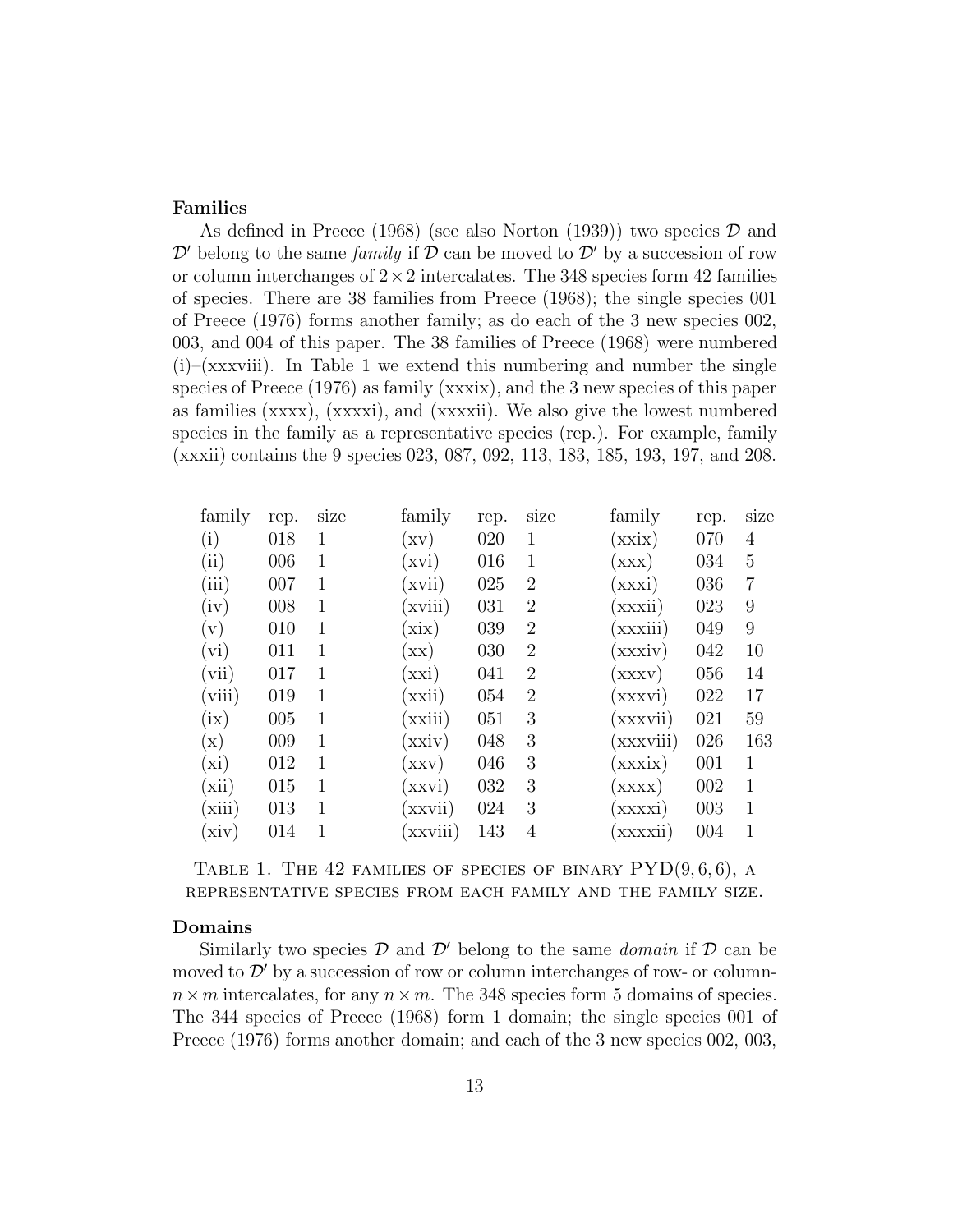and 004 of this paper forms a new domain. This information is summarized in Table 2. We give a species in the domain as a representative species; for domain (I) we give the isomorph of Kshirsagar's species.

| rep. | size |
|------|------|
| 219  | 344  |
| 001  | T    |
| 002  | T    |
| 003  | 1    |
| 004  | Т.   |
|      |      |

Table 2. The 5 domains of species of binary PYD(9*,* 6*,* 6), a representative species from each domain and the domain size.

#### **Corners property**

A species has the *corners* property (see Preece (1976)) if its rows and columns can be permuted so that each of its  $3 \times 3$  corners is a  $3 \times 3$  antiintercalate. As computed in Preece (1976) exactly 35 of the 345 species of Preece (1968) and (1976) have the corners property. One of our new species, 002, also has this property. Thus there are a total of 36 species of the 348 with the corners property. They are spread amongst 6 families: family (i): 018; family (xxviii): 143, 163, 172, 200; from family (xxxii): 023, 113, 185; from family (xxxviii): 124, 135, 147, 151, 159, 177, 190, 205, 237, 244, 251, 273, 278, 288, 289, 300, 301, 304, 314, 316, 320, 325, 326, 335, 339, 341; family ( $xxxix$ ): 001; family ( $xxxx$ ): 002.

The rows and columns of species 002 from Section 3 have been permuted to illustrate its corners, see below.

#### **Generalized corners property**

A species has the *generalized corners property* if it has four 3 *×* 3 antiintercalates which cover all 36 cells in the species. There are 82 species with this property. Clearly any species with the corners property also has the generalized corners property. Of the 46 species with the generalized corners property but not the corners property, species 017 has the lowest number.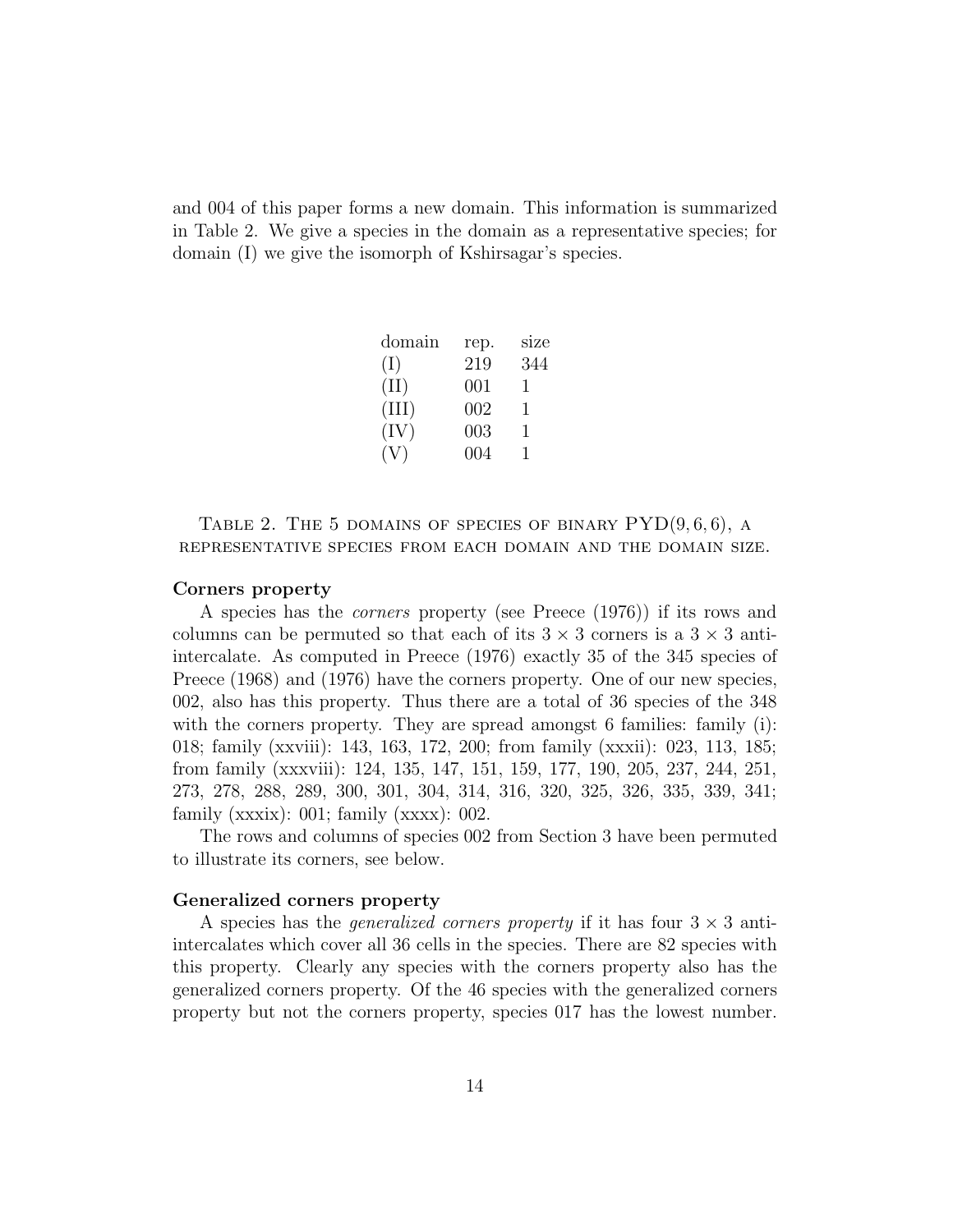We have shown it below with its top-left and bottom-left corners as 3*×*3 antiintercalates; this is the closest it can be to a 'corners' form. Its 2 right-hand 3 *×* 3 anti-intercalates are shown in bold, and in italics.

|         |   |           |                   | $1 \t3 \t5 \t4 \t2 \t6$ |                          |  |                | $1 \quad 3$    |                     | $6 \mid 2 \mid 4 \mid 5$ |                                     |          |
|---------|---|-----------|-------------------|-------------------------|--------------------------|--|----------------|----------------|---------------------|--------------------------|-------------------------------------|----------|
| $2 \t7$ |   |           | $9 \mid 8 \mid 3$ |                         | $\overline{\phantom{0}}$ |  | $\overline{4}$ | $\overline{2}$ | 7 <sup>1</sup>      |                          | 8 5 1                               |          |
| 6       | 8 | 4         | 9                 |                         | $\overline{5}$           |  | 8              | 9              | $5^{\circ}$         | 6                        | $\mathcal{S}$                       | 2        |
| 4       |   |           | 5                 | 8                       | $\boldsymbol{2}$         |  | $\bf{2}$       |                | $\mathbf 1$         | 3                        | 8                                   | -9       |
| 9       | 6 |           | $3 \mid 1 \mid 4$ |                         |                          |  | 6              | $\bf{5}$       | 8 <sup>1</sup>      |                          | $\begin{array}{cc} \end{array}$ 4 9 | $\gamma$ |
| 8       |   | $5\quad2$ | -3                | 6                       | - 9                      |  | 9              | $\overline{4}$ | 3 <sup>°</sup>      | 7                        | $\mathbf{1}$                        |          |
|         |   | corners   |                   |                         |                          |  |                |                | generalized corners |                          |                                     |          |

### **Types**

At the beginning of Section 4 we noted that in any binary PYD(9*,* 6*,* 6) each of the  $\binom{9}{2}$  $\sum_{n=1}^{\infty}$  = 36 pairs  $\{x, y\}$  from *V* must have type *RRCCC* or *RRRCC*. In fact we can say more:

**Theorem 5.1** *Let*  $D$  *be a binary PYD* $(9, 6, 6)$ *. Then*  $D$  *has* 18 *pairs of type RRCCC and* 18 *pairs of type RRRCC.*

*Proof.* Let  $n_2$  be the number of pairs  $\{x, y\}$  of type *RRCCC* and  $n_3$ the number of pairs of type *RRRCC*. Then clearly  $n_2 + n_3 = 36$ . Now pairs of type *RRCCC* occur in 2 rows and pairs of type *RRRCC* occur in 3 rows. Hence  $2n_2 + 3n_3$  equals the number of pairs covered in all rows, *i.e.*,  $2n_2 + 3n_3 = 6\binom{6}{2}$  $= 90$ . Solving these equations gives  $n_2 = n_3 = 18$  as required.

#### **Automorphism groups**

There are just 5 species which have automorphism group of size greater than 1. They are: species 001 with automorphism group of size 9; and species 002, 018, 143, and 200 with automorphism groups of size 3.

#### **Oddities**

The only species with no  $3 \times 3$  anti-intercalates (*i.e.*, with  $a33 = 0$ ) is species 040.

The only species with no  $4 \times 4$  anti-intercalates  $(a44 = 0)$  is species 001, this is also the only species with automorphism group of size 9. Otherwise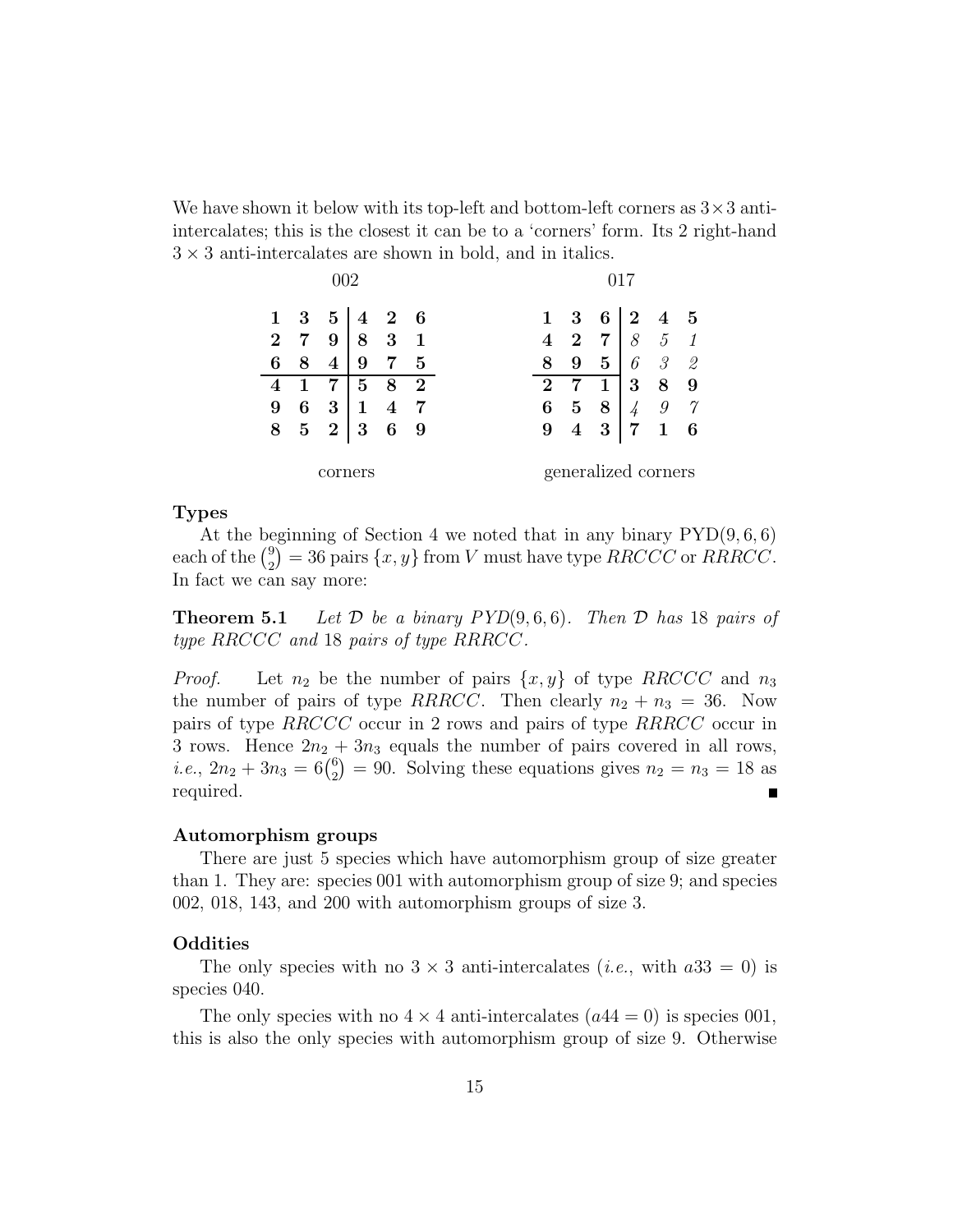$a44 > 12$  for all other species. There are exactly 4 species with  $a44 =$ 12, namely species 002, 018, 019, and 143. All of these, except 019, have automorphism group of size 3. The remaining species with automorphism group of size 3, species 200, has  $a44 = 18$ .

### **6 696 isomorphism classes, invariant 10-tuple**

We choose a representative array from each of the 696 isomorphism classes of binary PYD(9*,* 6*,* 6), and often identify an isomorphism class with its representative array. For each of the 696 isomorphism classes we define the following 10-tuple

(*i*22*, i*23*, i*32*, ii*24*, ii*42*, ri*24*, ri*42*, a*23*, a*34*, a*42)*.*

It is clear that every array from a fixed isomorphism class has the same 10 tuple. Again, computer checking shows that each isomorphism class has a distinct 10-tuple, hence the set of these 10-tuples constitute a complete set of invariants for the 696 isomorphism classes of binary PYD(9*,* 6*,* 6).

**Theorem 6.1** *Each of the* 696 *isomorphism classes of binary PYD*(9*,* 6*,* 6) *has a distinct* 10*-tuple* (*i*22*, i*23*, i*32*, ii*24*, ii*42*, ri*24*, ri*42*, a*23*, a*34*, a*42)*.*

**Example 5** The isomorph of Kshirsagar's array has 10-tuple (4*,* 0*,* 0*,* 3*,* 0*,* 1*,* 1*,* 129*,* 70*,* 25).

As the 696 arrays come in 348 'array–array transpose' pairs we number them as *∗∗∗* and *∗∗∗*T where *∗∗∗* ranges from 001 to 348, and T denotes transpose. We have produced a file with the 696 arrays in the order: 001*,* 002*,...,* 348*,* 001T*,* 002T*,...,* 348T. Thus the first 348 arrays in this file coincide exactly with the species file. The first array 001 and the last array 348T are shown below with their 10-tuples underneath.

| -001 |  |  |                                        |  |  | 348T |  |  |  |             |  |  |  |
|------|--|--|----------------------------------------|--|--|------|--|--|--|-------------|--|--|--|
|      |  |  | $1\quad 2\quad 3\quad 4\quad 5\quad 6$ |  |  |      |  |  |  | 1 2 3 4 5 6 |  |  |  |
|      |  |  | 7 8 9 3 1 2                            |  |  |      |  |  |  | 2 1 7 8 6 5 |  |  |  |
|      |  |  | 6 4 5 7 8 9                            |  |  |      |  |  |  | 9 4 6 2 7 8 |  |  |  |
|      |  |  | 2 5 7 1 9 4                            |  |  |      |  |  |  | 7 9 5 3 4 2 |  |  |  |
|      |  |  | 4 9 1 8 6 3                            |  |  |      |  |  |  | 3 5 8 7 1 9 |  |  |  |
|      |  |  | 8 3 6 5 2 7                            |  |  |      |  |  |  | 6 8 4 1 9 3 |  |  |  |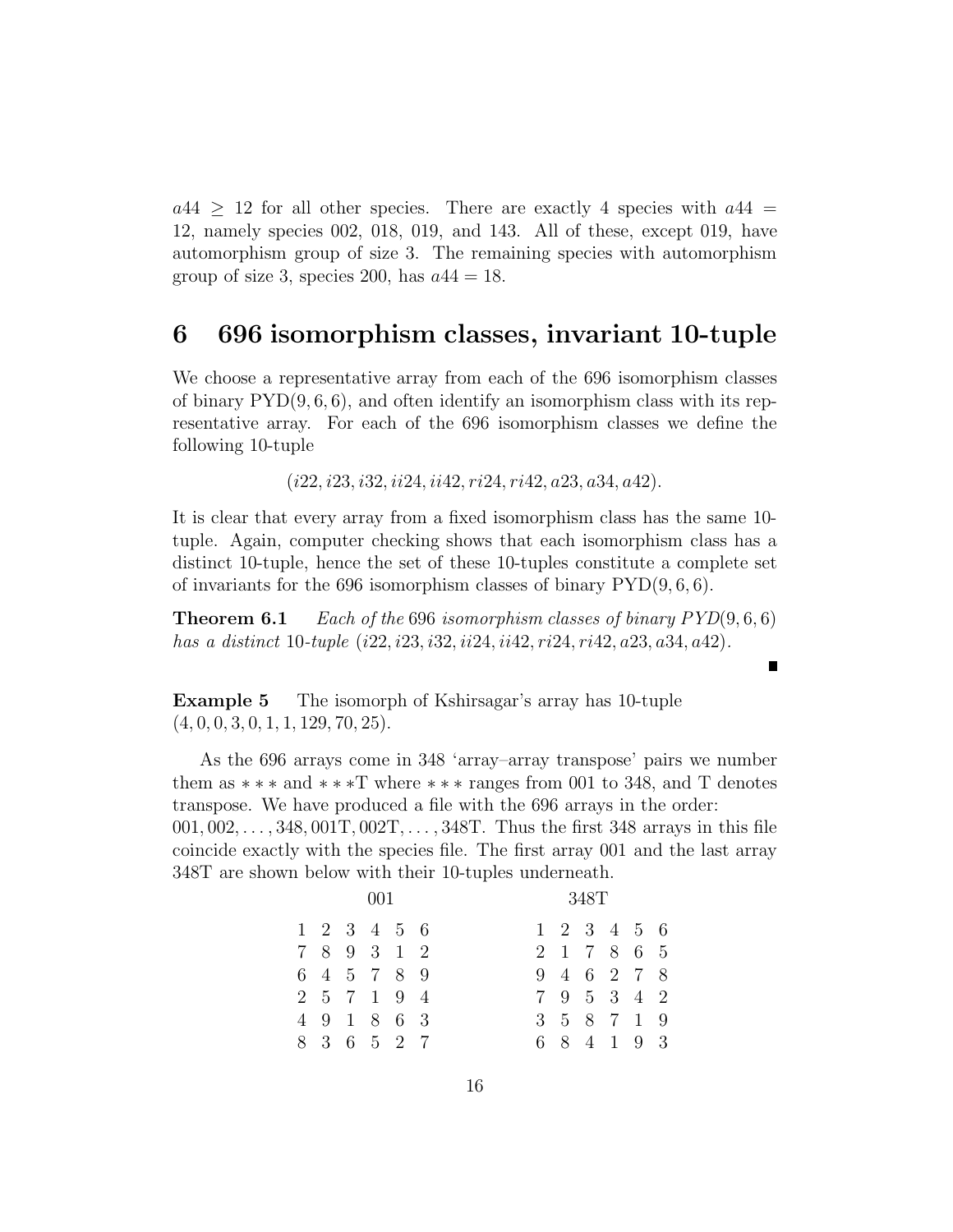$(0,0,0,0,0,0,0,111,48,0)$   $(7,3,0,1,0,1,1,134,81,25)$ 

#### **Available files**

Various files are available for the interested reader by contacting the authors. Namely: fileS1 which contains the 348 species of binary PYD(9*,* 6*,* 6) numbered 001....348; fileS2 which contains the 348 species, each species followed by a complete list of the intercalates and anti-intercalates that make up its 8-tuple; fileS3 which contains the 42 families of species; fileI1 which contains the 696 isomorphism classes of binary PYD(9*,* 6*,* 6) numbered 001....348T; and fileI2 containing the 696 isomorphism classes, each isomorphism class followed by a complete list of the intercalates and anti-intercalates that make up its 10-tuple.

### **Acknowledgment**

We would like to thank Donald Preece for his help and encouragement in preparing this paper. All data in Preece (1968) and (1976) has been checked and found to be correct. We would also like to thank the Associate Editor for useful comments and relevant references pertaining to earlier work in the literature.

#### **References**

Bailey, R.A., 1983. Restricted randomization. Biometrika.**70**, no.1, 183–198. Cheng, C-S., 1981. Optimality and construction of pseudo-Youden designs. Ann.Statist. **9**, no.1, 201–205.

Colbourn, C.J., Dinitz, J.H., 1996. The CRC Handbook of Combinatorial Designs. CRC Press.

Keifer, J., 1975. Construction and optimality of generalized Youden designs. In: A survey of statistical design and linear models. J.N.Srivastava, ed.. (Proc. Internat. Sympos., Colorado State University, Ft. Collins, Colo., 1973). North-Holland, Amsterdam, 333–353.

Kshirsagar, A.M., 1957. On balancing in designs in which heterogeneity is eliminated in two directions, Calcutta Statist. Assoc. Bull. **7**, 161–166.

McSorley, J.P., 2005. Double Arrays, Triple Arrays, and Balanced Grids with *v* = *r* + *c −* 1, Designs, Codes, and Cryptography. **37**, 313–318.

McSorley, J.P., Phillips, N.C.K., Wallis, W.D., Yucas, J.L., 2005. Double Arrays, Triple Arrays, and Balanced Grids, Designs, Codes, and Cryptography. **35**, 21–45.